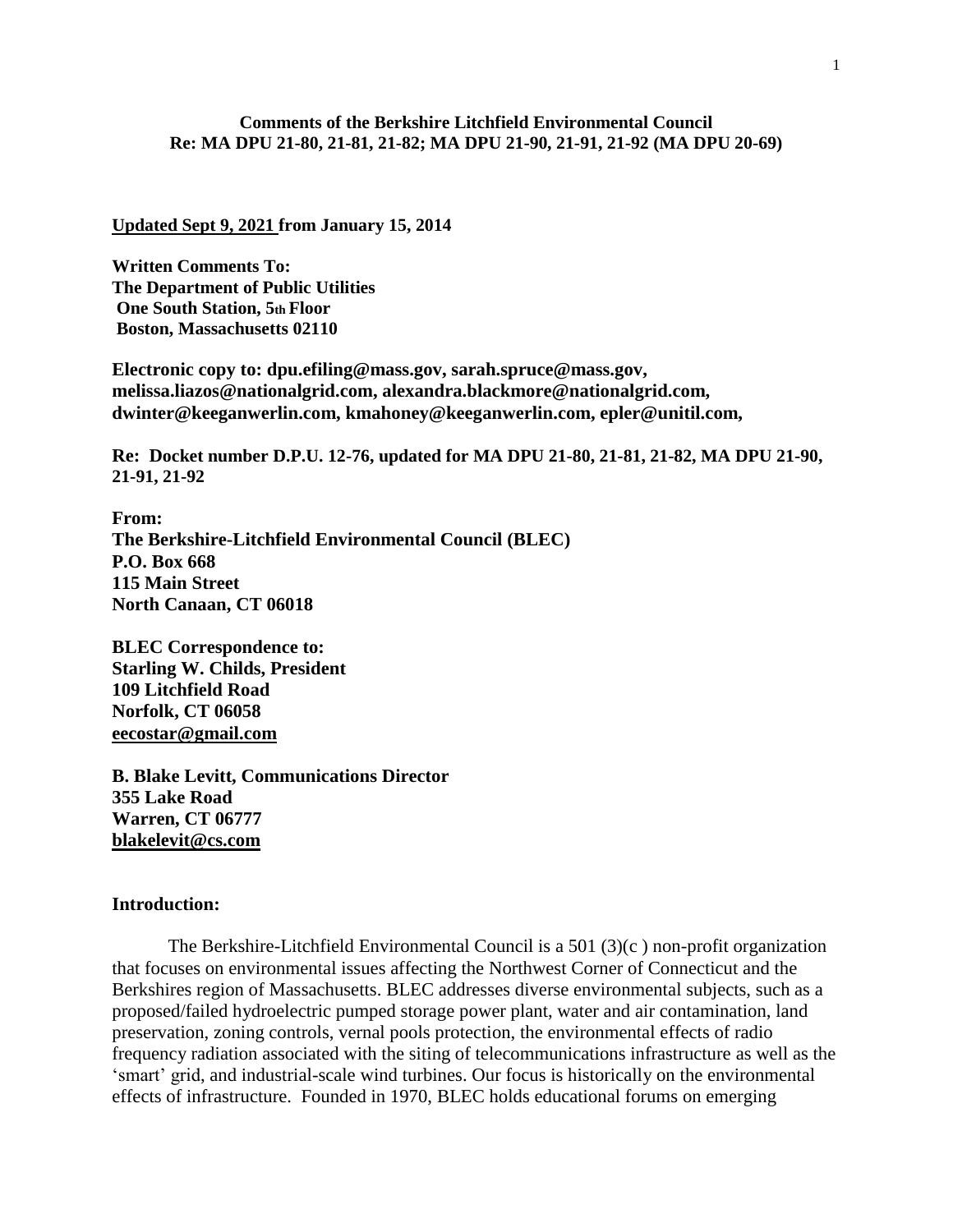environmental issues with speakers from federal agencies and researchers from around the world.

BLEC President, Starling W. Childs, is a former lecturer at the Yale School of Forestry and President of EECOS Inc. Environmental Consultants — a land-use planning/scientific assessment consultancy specializing in innovative farm and forest management and creative development designs.

BLEC Communications Director, B. Blake Levitt, is a decades-long member of the science press, former *New York Times* contributor, and award winning author of two books on the health and environmental effects of nonionizing radiation, $<sup>1</sup>$  which includes the</sup> radiofrequencies of the electromagnetic spectrum used in smart grid/metering as the systems are currently designed. She has written on the smart grid for *Resilience* in 2011.

With a focus on infrastructure, BLEC is uniquely qualified to address the Massachusetts Department of Public Utilities (DPU) on smart grid/meters.

BLEC submitted testimony to the MA DPU in 2014 in opposition to smart meter deployment. We submit below an updated version of our previous testimony for the subsequent grid modernization dockets 21-80, 21-81, and 21-82; and electric vehicle dockets 21-90, 21-91, 21-92.

### **Executive Summary: The Smart Grid is Not 'Smart,' Not Safe, and Not Green.**

There are key areas that remain unaddressed in the current MA grid modernization decisions.

The Smart Grid is not 'smart,' not safe and not green, despite its laudatory goals of upgrading the ageing utility grid; saving energy via tiered pricing and real-time energy-use knowledge by consumers; and assisting with the buildout of more renewable energy sources.

The smart grid/metering system, as currently designed, stands to accomplish the exact opposite of those goals, as well as introduce new problems into the grid, as well as customer's lives, that do not currently exist with the old grid — problems that far outweigh the hypothetical benefits. It makes no sense to institute a fully actualized smart grid until key issues are first resolved, or the potential for unintended consequences are better delineated.

The DPU's 2013 "Investigation by the Department of Public Utilities on its own Motion into Modernization of the Electric Grid," — also called the "Straw Proposal" — placed adoption of the smart grid, advanced meter infrastructure (AMI), and time-of-use/tiered pricing business models as cornerstones to the utility upgrade.

<sup>1</sup> *Electromagnetic Fields, A Consumer's Guide to the Issues and How to Protect Ourselves,* by B. Blake Levitt, first edition, Harcourt Brace, 1996, second edition, iUniverse, 2011; and editor of *Cell Towers – Wireless Convenience? or Environmental Hazard? Proceedings of the "Cell Towers Forum, State of the Science/State of the Law",* first edition, Safe Goods/New Century Publishing, 2001, second edition, iUniverse 2010. 2 *The Problems with Smart Grids,* B. Blake Levitt and Chellis Glendinning, Resilience, 2011

https://www.resilience.org/resilience-author/b-blake-levitt/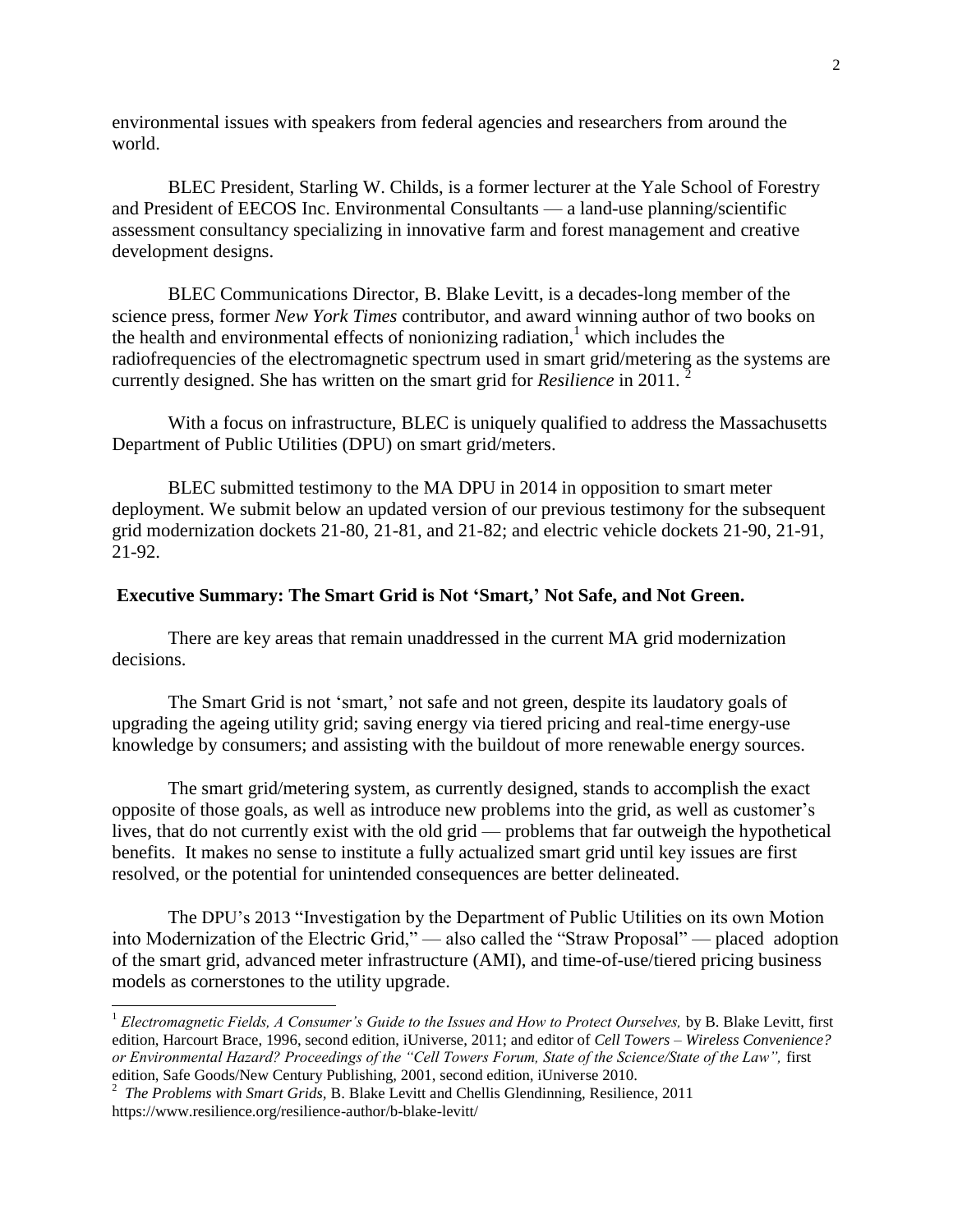MA DPU 20-69 now mandates AMI functionality for the three investor owned utilities.

However, other grid upgrade design options are available that would accomplish many of the same goals without risks to health/environment, unfair pricing to vulnerable segments of the population, and risks to privacy and cyber security. It is bewildering to see Massachusetts among the most progressive states in the country and one known for doing its homework before setting policy recommendations in motion — go in this direction. There is overwhelming resistance regarding smart grid/metering, as well as a reexamination of the intelligence of the entire smart grid concept by think-tanks and key agencies at the federal level. Massachusetts has an important opportunity to learn from this. The Straw Proposal and subsequent MA DPU 21-69 order takes the state in the wrong direction by endorsing smart grid/metering that has problems so systemic that they may not be fixable, according to the U.S. Government Accountability Office. $3$ 

The smart grid as currently designed is increasingly understood as an over-engineered, ill-advised, financial boondoggle at taxpayer expense, capable of endangering the security of the entire national grid, violating constitutional privacy protections and endangering public health. In addition, the smart grid/metering has not been found to save energy when all the new variables in the system are factored in. Plus, time-of-use pricing is largely punitive to those who can least afford it. Time-of use-pricing is fundamentally a Wall Street model designed to maintain shareholder profits as we transition to more energy efficient models that will reduce demand. DPU appears not to understand that the smart grid takes us in the direction of more centralized utilities when a big thrust in environmental circles is toward less centralized facilities as the best way to address utilizing local renewable energy sources and faster response times when the power goes out.

MA DPU 20-69, which specifies AMI as the technology choice for investor-owned utilities, does not address any of the concerns expressed by independent think tanks, health and environmental experts, or informed consumers.

### **1. Not 'Smart'**

l

A report called "*Getting Smarter About the Smart Grid*"<sup>4</sup> was published in 2012 by the National Institute for Science, Law and Public Policy in Washington, D.C. Written by smart grid technology expert, Timothy Schoechle, Ph.D., the report says billions of taxpayer dollars have been misspent by the federal government in subsidizing new smart meters. The report further notes that investment in technologies that would facilitate integration of renewable energy technologies and distributed (or local) power generation, as well as offer real-time in-home energy management capability, have languished, while subsidies for smart meters, that do not

<sup>3</sup> *Cybersecurity – Challenges in Securing the Modernized Electricity Grid,* Testimony Before the Subcommittee on Oversight and Investigations, Committee on Energy and Commerce, Statement of Gregory C. Wilshusen, Director Information Security Issues and David C. Trimble, Director Natural Resources and Environment, February 28, 2012. <sup>4</sup> *Getting Smarter About the Smart Grid,* by Timothy Schoechle, PhD., National Institute for Science, Law and Public Policy, Washington, D.C., 2012.

[http://www.gettingsmarteraboutthesmartgrid.org/pdf/SmartGrid\\_Report\\_PDF-2012-11-26-Final.pdf](http://www.gettingsmarteraboutthesmartgrid.org/pdf/SmartGrid_Report_PDF-2012-11-26-Final.pdf)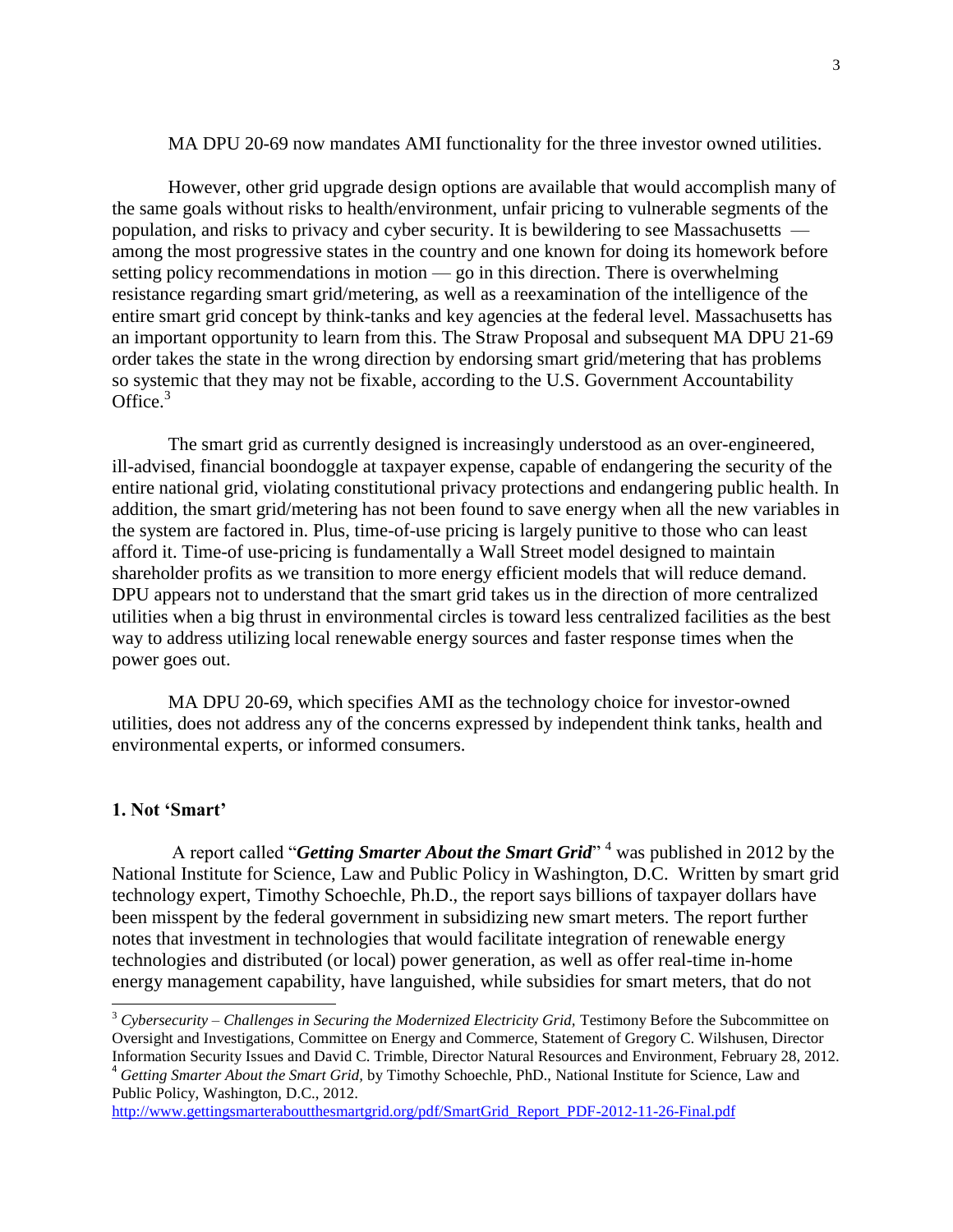contribute to energy management efficiency or sustainability, have wasted enormous sums with taxpayer dollars. The report also notes that smart meters do not take us forward toward sustainability and that the only parties who benefit from the new meters are the utilities and meter companies, which include GE, Itron, Elster, Landis+Gry, Oncor and others. Most meters are made in China and do not increase manufacturing jobs in the US.

Some quotes from the report:

- "The meters also do not stimulate the economy, but do cut jobs. Their large-scale rapid deployment, benefiting utility and meter company stocks, conceals the reality that today's utility business model is broken, being propped up by these market distortions, and may require a government bailout to truly embrace renewable energies in America."
- "In reality, these meters and their dedicated networks are primarily for the benefit of utilities, reducing their operating costs and increasing profits by firing meter readers ironically with federal stimulus funds — while doing essentially nothing to advance what should be the real goal of the smart grid: balancing supply and demand and integrating more renewable sources. Instead, the meter networks squander vast sums of money, create enormous risks to privacy and security, introduce known and still unknown possible risks to public health, and sour the public on the true promise of the smart grid."
- "The present policy approach to electricity infrastructure in the United States depicted in the report, *Policy Framework for the 21st Century: Enabling Our Secure Energy Future,* issued by the National Science and Technology Council (NSTC) of the Executive Office of the President, evidences a fundamental lack of understanding of the problems associated with the future of electricity and energy."
- "There are inherent conflicts in the monopoly utility business model preventing the nation from moving to a renewable energy economy, and utilities may eventually require a government bailout."
- "Because Investor-Owned Utilities (IOUs) are paid on a per-kilowatt-of-energy-sold basis, and also receive a guaranteed rate-of return (ROR) on assets, they do not have a financial incentive to encourage less energy usage, or to invest in technologies that would help citizens reduce energy consumption."
- "Investors in utilities gain from the smart meter deployment, as they would from any other capital expenditure, while there is no clear gain and significant new risks (financial, privacy, security, health and safety, and cost) for the ratepayer and consumer."
- "We must stop subsidizing a centralized, wasteful infrastructure approach that will not lead to sustainability and that puts the nation at long-term global economic disadvantage."

DPU's Straw Proposal addresses none of these concerns, nor does MA DPU 20-69, which has spawned MA DPU 21-80, 21-81, and 21-82, and MA DPU 21-90, 21-91, and 21-92.

# **2. How the Smart Grid Works:**

A glaring hole in the 2013 Straw Proposal and in the grid modernization order 20-69 is that they do not go into detail about how the smart grid actually functions, the legitimate health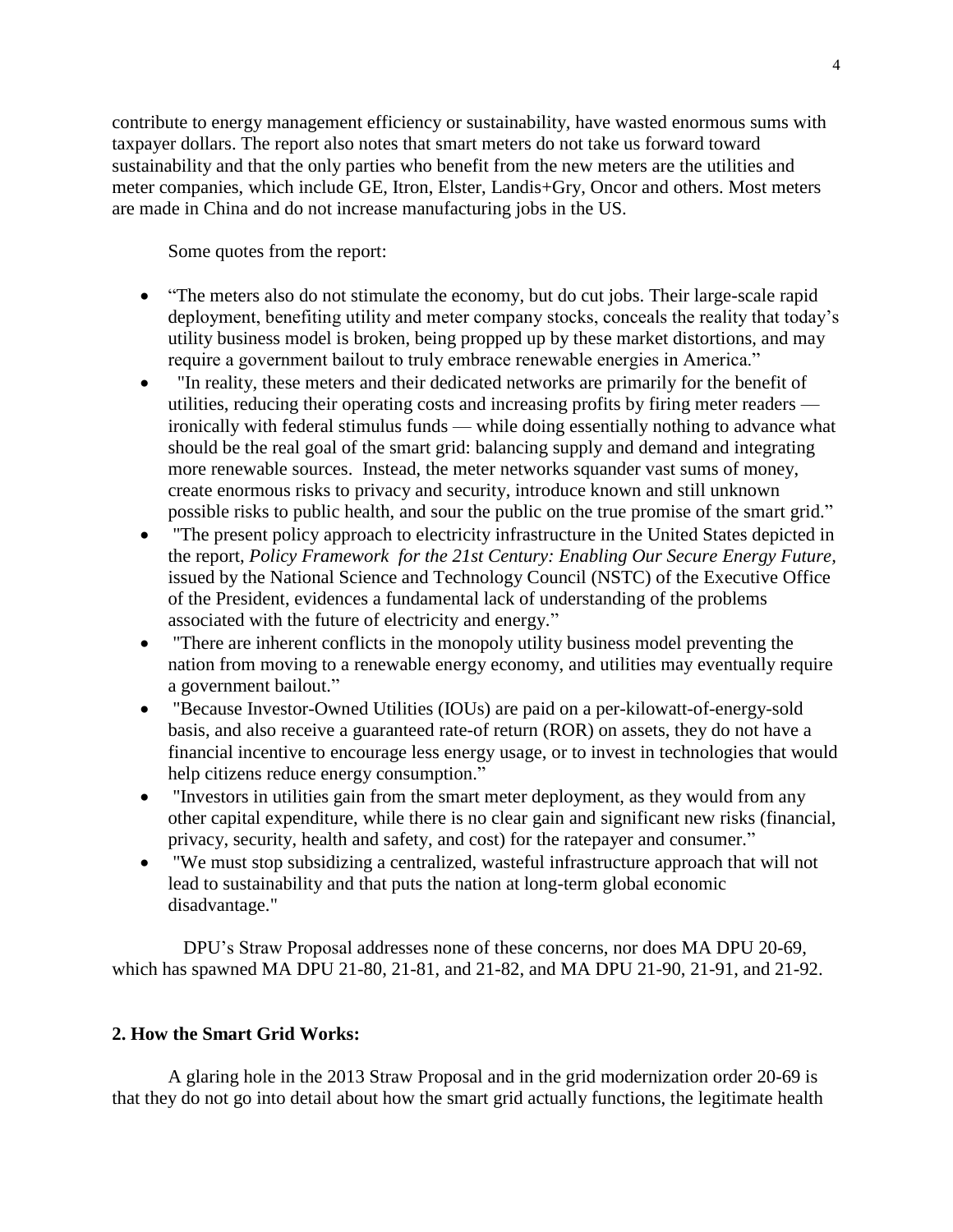concerns associated with it (other than mild industry-friendly reassurances), environmental impacts, how easy it is to hack, or how unreliable wireless systems inherently are. Nor does the modernization order include accurate information about problems that have arisen in other states that have deployed smart meters.

The smart grid is a 2-way communications system that will eventually turn all of our appliances into radiofrequency radiation (RF) transceivers just like cell phones, capable of being controlled remotely by us and the utility companies. That's every washer, dryer, refrigerator, freezer, computer, printer, fax, coffee maker, stove, oven, furnace, air conditioner, and on and on — all turned into constant RF-emitting cell-phone like devices, transmitting RF in the 900 MHz — 3 GHz range of the electromagnetic spectrum, 24/7. The average home has at least 15 appliances. This is an involuntary ambient exposure that does not now exist and no government regulatory agency regulates for cumulative background exposures such as this.

The smart grid is a large-scale system being forced on citizens at a time when the International Agency for Research on Cancer (IARC), which is part of the World Health Organization, has classified RF in these frequencies as a 2B (possible) carcinogen<sup>5</sup> along with formaldehyde, lead, DDT and exhaust fumes.

New appliances are already being equipped with internal antennas that cannot be deactivated without voiding warranties, even when people do not want such exposures. All of these indoor transmitters communicate with smart meters attached to the outside of homes and businesses, which will, in turn, transmit utility usage information several times a day, and sometimes several times a minute, to a new centralized hub like a cell tower or newly installed equipment on distribution poles throughout neighborhoods. Peak power bursts of RF when a device first transmits have been measured in excess of federal guidelines. These are unsafe, involuntary exposures, especially to the elderly, the infirm, pregnant women and children. In fact many people, once they understand how the smart grid actually works as illustrated below, do not want it. The smart grid was envisioned, created, and is now being enacted — with virtually no public buy-in.

The below illustration is taken from a report by Richard A. Tell for Hydro One in Canada. It shows how the wireless smart grid works, creating and bouncing radiofrequency signals from appliances to meters to houses to hubs in a "mesh" network. <sup>6</sup> As should be obvious, it is a far more complex and vulnerable system than what currently exists.

<sup>&</sup>lt;sup>5</sup> [http://www.iarc.fr/en/media-centre/pr/2011/pdfs/pr208\\_E.pdf](http://r20.rs6.net/tn.jsp?llr=nxlaqkgab&et=1106810126079&s=735&e=001AgOlHcwnWJDBuduDAtYpeY1ItAtu4l53vQW4OEEwLgYgvPHrehM3uTBg7Up1M6nNGDKlM2Lz6ZOrzIcNUU94fCdAohcNabdvqNy6qGxUzltrK9fwLE2OmuKbjvDgGZWltC6oMIt6MyUw6gGiKdCHq0je-r6SlJ_D61T5pd-b4W4=)

<sup>&</sup>lt;sup>6</sup> An Analysis of Radiofrequency Fields Associated with Operation of the Hydro One Smart Meter System, October 28, 2008, prepared for Hydro One Networks Inc., Toronto, Ontario M5G 2P5, by Richard A. Tell, Richard Tell Associates, ManyInc., Colville, WA 99114-9352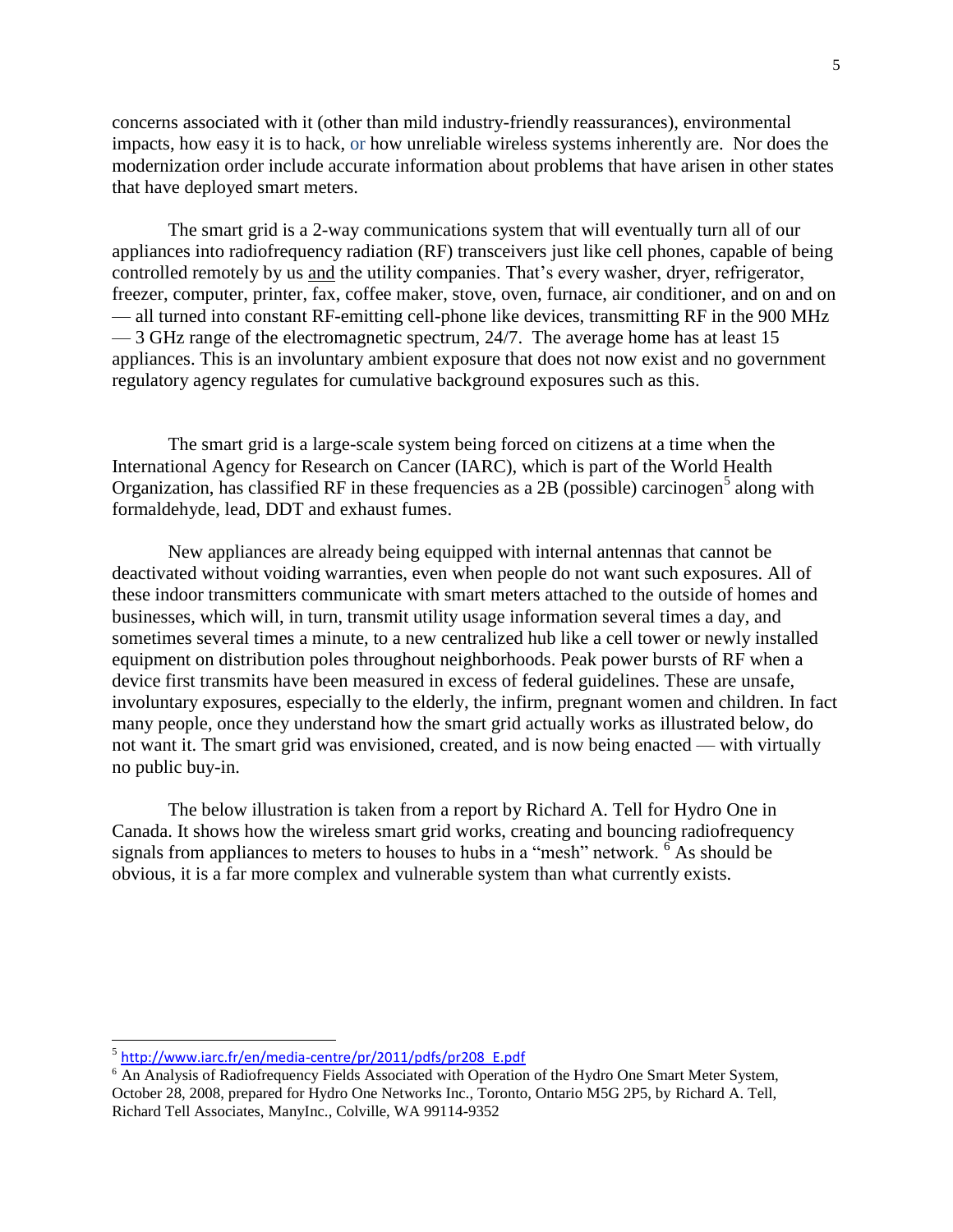

Figure 1. Illustration of components of the Hydro One Smart Meter system showing the use of radiofrequency (RF) signals for communications among electric power meters, relays, access points and, ultimately, Hydro One's enterprise management systems. (From Trilliant Networks' sales literature).

Many state utility companies within the past decade replaced the old mechanical analog meters with a first generation advanced metering model (AMR) that has an RF component. The first generation meters store usage data until it is called for by a van that passes through a neighborhood. As such, it is supposed to only transmit once a month. However, some first generation AMR meter models, like those used throughout New York State, transmit signals constantly but a van is still required to collect the data. Massachusetts' first generation AMR meters also transmit continuously in both Eversource and NGrid territories, regardless of how often the utility reads the data. These are more dangerous meters from a health standpoint as it is the frequency of signal transmission, not the usage data collection schedule, that is the biologically active component. Ratepayers and communities were never informed of the increase in ambient exposures. Some customers have belatedly discovered that the meters impacted their health deleteriously. Because ratepayers and their health care providers were not informed about the functionality of the meters, due to lack of informed consent, no assumptions can be made about the safety of the AMR meters currently in service.

In some locations with already high ambient RF backgrounds — such as industrial areas — metering can be done via landline phone networks with a modulated signal placed on the phone line, typically once a day.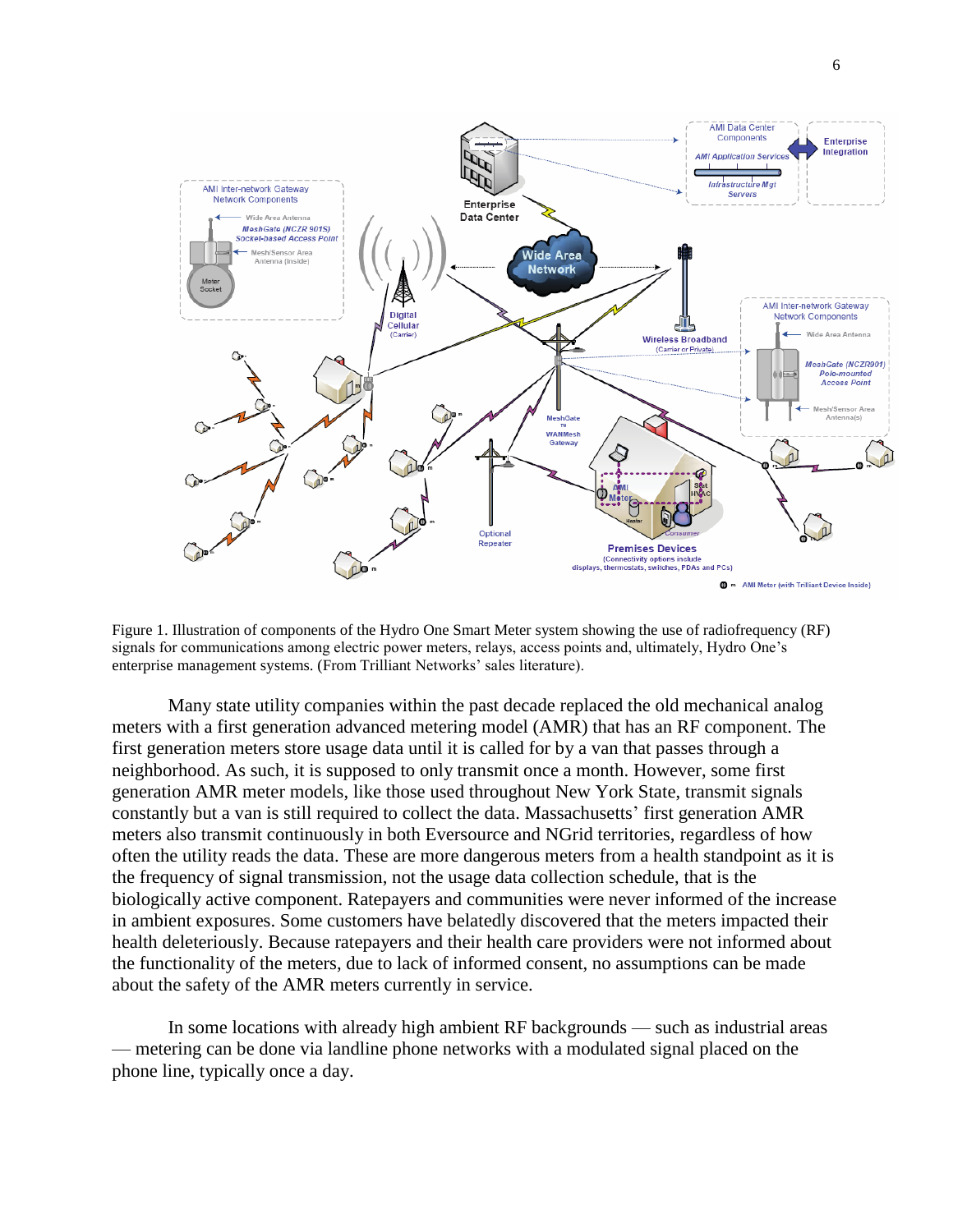The second generation of advanced metering infrastructure, called AMI, is the smart meter system. It transmits signals at a minimum of several times a day and at a maximum several times a minute. As seen in the illustration above, signals in the mesh network are designed to bounce from house to house. The final collector meter on the last house on the network fires constantly and can transmit usage data for between 500 and 5,000 dwellings, creating strong RF exposures that may exceed FCC guidelines. Apartments and office buildings where multiple meters are congregated together have significant exposures. No van or meter reader is required. It is a completely wireless network.

### **3. Health Concerns are Real: Problems at the FCC**

That there are potential adverse health and environmental effects from nonionizing radiation has been known since the advent of radar used in WW2 aboard U.S. ships when cataracts, numerous cancers and infertility were observed in U.S. Navy midshipmen and radar technicians. Since that time, and especially within the last 20-to-25 years, the use of wireless technologies has exploded — all without a clear understanding of the biological implications and without adequate regulatory controls. Ambient nonionizing radiation exposures are the fastest growing environmental exposures today. In fact, it has become a hidden variable in all research.

The Federal Communications Commission (FCC) has standards in place but they only regulate for acute, short term, high-intensity exposures capable of heating tissue the way a microwave oven cooks food. Although safety margins are built into the standards**, any biological effects below that thermal threshold are simply unregulated.** In addition, the FCC categorically excludes from review any device or application that falls below a certain power density threshold which most wireless products, including smart meters, do. That means that **there is no true regulatory oversight for just about all of the wireless products in use today**  with the exception of cell phones which have to meet a threshold for a specific absorption rate of energy deposited in tissue.

In 2013, the FCC began reviewing the adequacy of cell phone and RF exposure limits and closed the docket in 2019 after receiving hundreds of comments, may requesting that the agency adopt more biologically accurate standards based on updated science. Many commented that the acute onset of electromagnetic hypersensitivity was associated with the installation of a wireless utility meter, some with quite sudden onset traced back to meter installation. On September 4, 2020, Researcher Beatrice Golumb testified to the MA DPU:

"I am opposed to the MA DPU conducting a targeted smart meter/time of use billing pilot for EV customers. According to a survey we conducted, smart meters were the single most common "trigger" for people newly developing intolerance to nonionizing radiation (i.e., for developing "electrosensitivity"). These findings comport with findings by others…"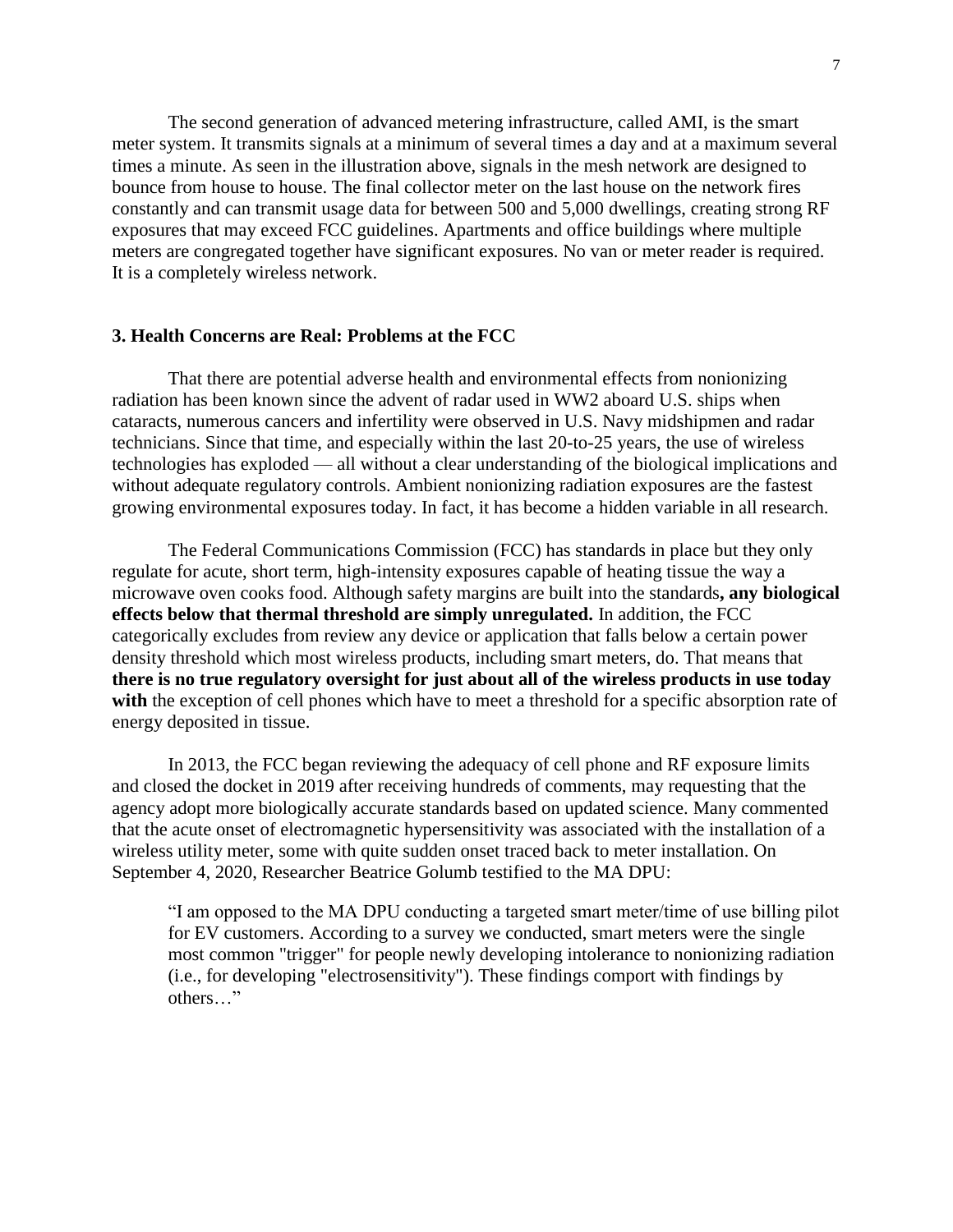Instead, FCC chose to re-affirm its obsolete 1996 standards<sup>7</sup> and law suits followed. A recent court ruling against the FCC noted that agency's failure to provide an adequate rationale for its actions, and remanded the ruling back to FCC with a serious slap on the wrist when it wrote:

"…we find the Commission's order **arbitrary and capricious** in its failure to respond to record evidence that exposure to RF radiation at levels below the Commission's current limits may cause negative health effects unrelated to cancer. That failure undermines the Commission's conclusions regarding the adequacy of its **testing procedures**, particularly as they relate to **children**, **and its conclusions regarding the implications of long-term exposure to RF radiation, exposure to RF pulsation or modulation, and the implications of technological developments that have occurred since 1996,** all of which depend on the premise that exposure to RF radiation at levels below its current limits causes no negative health effects. Accordingly, we find those conclusions arbitrary and capricious as well. Finally, we find the Commission's order arbitrary and capricious in its complete failure to respond to comments concerning environmental harm caused by RF radiation."<sup>8</sup> (Emphasis added).

While the court did not try to arbitrate the science behind the standards, this ruling should give any regulatory authority serious pause in assuming safety for wireless devices until this is further settled at the federal level. There is credible reason for concern that has been established in decades of robust peer reviewed literature (see Table below) at exposures significantly below the FCC's standards and certainly within exposures created by smart meters.

One primary criticism of how the FCC functions is that they time-average exposures rather than regulate for peak exposure, which is the most important biological metric. Smart meters, for instance, during the duty cycle, put out a peak burst of RF that has been found to exceed FCC limits by orders of magnitude. Yet that peak is averaged away into the duty cycle's lower exposures and essentially disappears into what is deemed "safe." That is like saying that a bullet passing through flesh is "safe" because it comes out the other side and moves more slowly by the time is passes through bone, blood and tissue. The FCC standards are based on a dosemitry model of how to make communications systems work with the least amount of transmitted power necessary, not on true biological models regarding the consequences to living systems in the path of technology.

In addition, the FCC standards — or indeed any state or federal regulatory entity — do not regulate for cumulative exposures from myriad sources all functioning together. RF power

 7 U.S. FCC 2020. U.S. Federal Communications Commission 2020. Human Exposure to Radiofrequency Electromagnetic Fields and Reassessment of FCC Radiofrequency Exposure Limits and Policies. A Rule by the Federal [Communications](https://www.federalregister.gov/agencies/federal-communications-commission) Commission on [04/01/2020](https://www.federalregister.gov/documents/2020/04/01) Published in: The Federal Register [https://www.federalregister.gov/documents/2020/04/01/2020-02745/human-exposure-to-radiofrequency](https://www.federalregister.gov/documents/2020/04/01/2020-02745/human-exposure-to-radiofrequency-electromagnetic-fields-and-reassessment-of-fcc-radiofrequency)[electromagnetic-fields-and-reassessment-of-fcc-radiofrequency](https://www.federalregister.gov/documents/2020/04/01/2020-02745/human-exposure-to-radiofrequency-electromagnetic-fields-and-reassessment-of-fcc-radiofrequency)

<sup>8</sup> Env't Health Tr. v. Fed. Commc'ns Comm'n, No. 20-1025, 2021 WL 3573769, at \*1 (D.C. Cir. Aug. 13, 2021). [https://www.cadc.uscourts.gov/internet/opinions.nsf/FB976465BF00F8BD85258730004EFDF7/\\$file/20-1025-](https://www.cadc.uscourts.gov/internet/opinions.nsf/FB976465BF00F8BD85258730004EFDF7/$file/20-1025-1910111.pdf) [1910111.pdf](https://www.cadc.uscourts.gov/internet/opinions.nsf/FB976465BF00F8BD85258730004EFDF7/$file/20-1025-1910111.pdf)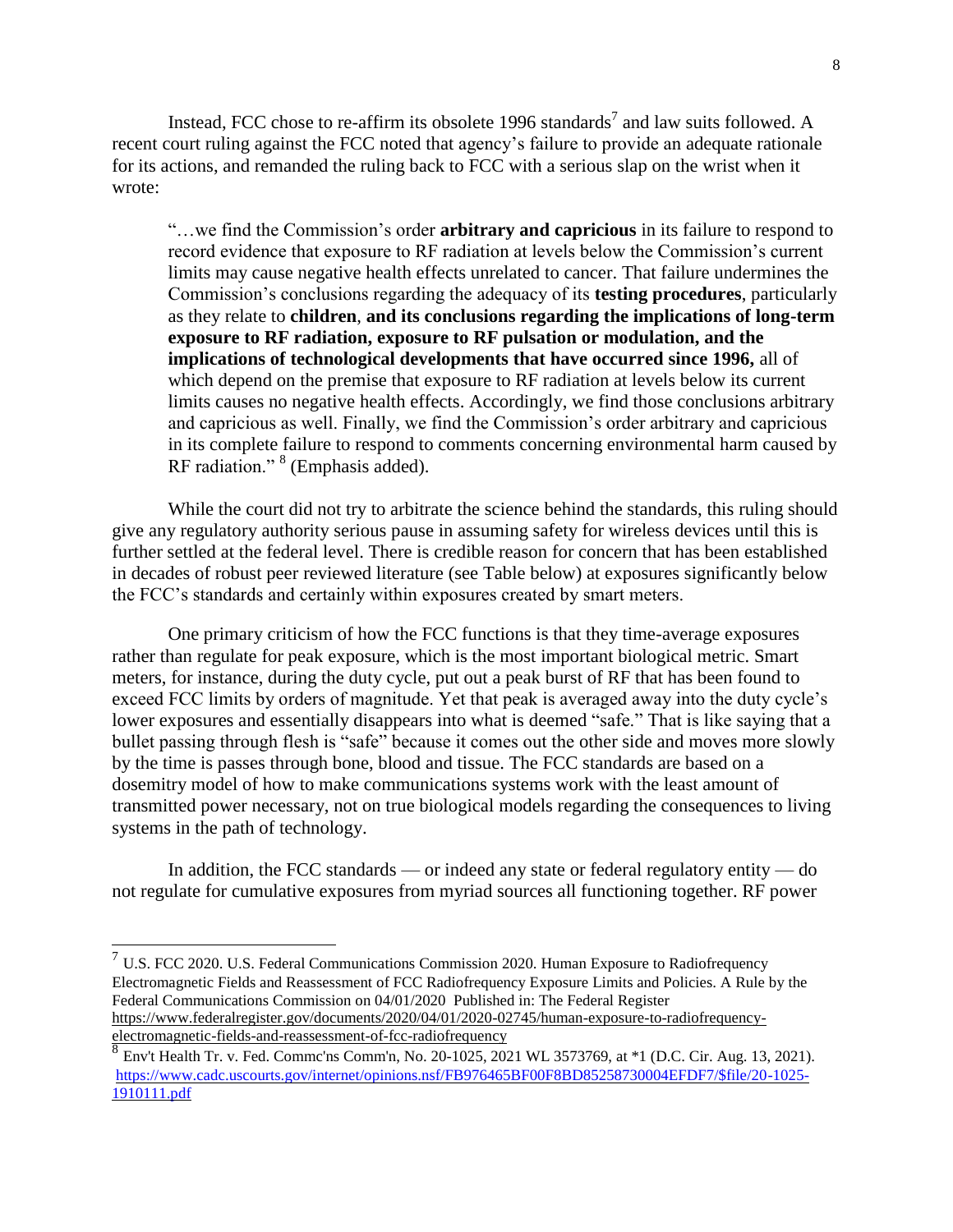density and categorical exclusion are considered one product at a time. The smart grid/metering mesh network will add a whole new layer of ambient RF exposure that does not now exist.

It is the unregulated, long-term, low-level, chronic exposures that are increasing exponentially today from all manner of wireless devices, such as cell phones, wifi, cordless domestic phones, myriad screen 'apps,' wireless security systems, baby monitors, and now smart grid/meters. Add to this ambient exposures from all of the infrastructure, such as cell towers and innumerable antenna arrays to support 2-through- 4G LTE, and now the 5G network creating ubiquitous internet connectivity and it is easy to understand why many governments and health agencies outside the U.S. are calling for a precautionary approach before further buildout.

What's more, man-made radiation creates very different kinds of exposures — with unusual signaling characteristics like digital pulsing, phased array, and saw-tooth waveforms, and at much higher power intensities than anything found in nature. RF is actually a form of energetic air pollution. Myriad species are known to be fantastically sensitive to low-level energy and may be affected by these increasing background levels.<sup>9</sup> No federal or state agency has standards to protect wildlife from RF — all standards are written for human exposure. That some individual smart meters conform to FCC standards, as noted in the MA Straw Proposal and Grid Modernization plan, should assure no one of safety.

### **4. What the Studies Show:**

l

The information below is from a Table of what was submitted to the MA DPU in 2014 from a 2010 paper by Levitt and Lai<sup>10</sup> of biological effects at extremely low intensities comparable to smart grid/metering. For an updated Table see Supplement 3 in Levitt BB, Lai HC, Manville AM. *Effects of non-ionizing electromagnetic fields on flora and fauna, Part 2*  impacts: how species interact with natural and man-made *EMF*.<sup>11</sup> These exposures cannot be considered biologically insignificant. Scores of studies have found otherwise, despite industry assurances.

<sup>9</sup> Levitt BB, Lai HC, Manville AM. *Effects of non-ionizing electromagnetic fields on flora and fauna, part 1. Rising ambient EMF levels in the environment.* Rev Environ Health. 2021 May 27. doi: 10.1515/reveh-2021-0026. Epub ahead of print. PMID: 34047144. <https://pubmed.ncbi.nlm.nih.gov/34047144/>

<sup>10</sup> Levitt BB, Lai,H. *Biological effects from exposure to electromagnetic radiation emitted by cell tower base stations and other antenna arrays.* Environ. Rev. **18**: 369–395 (2010) doi:10.1139/A10-018 Published by NRC Research Press.

 $11$  Levitt BB, Lai HC, Manville AM. Effects of non-ionizing electromagnetic fields on flora and fauna, Part 2 impacts: how species interact with natural and man-made EMF. Rev Environ Health. 2021 Jul 8. doi: 10.1515/reveh-2021-0050. Epub ahead of print. PMID: 34243228. <https://pubmed.ncbi.nlm.nih.gov/34243228/>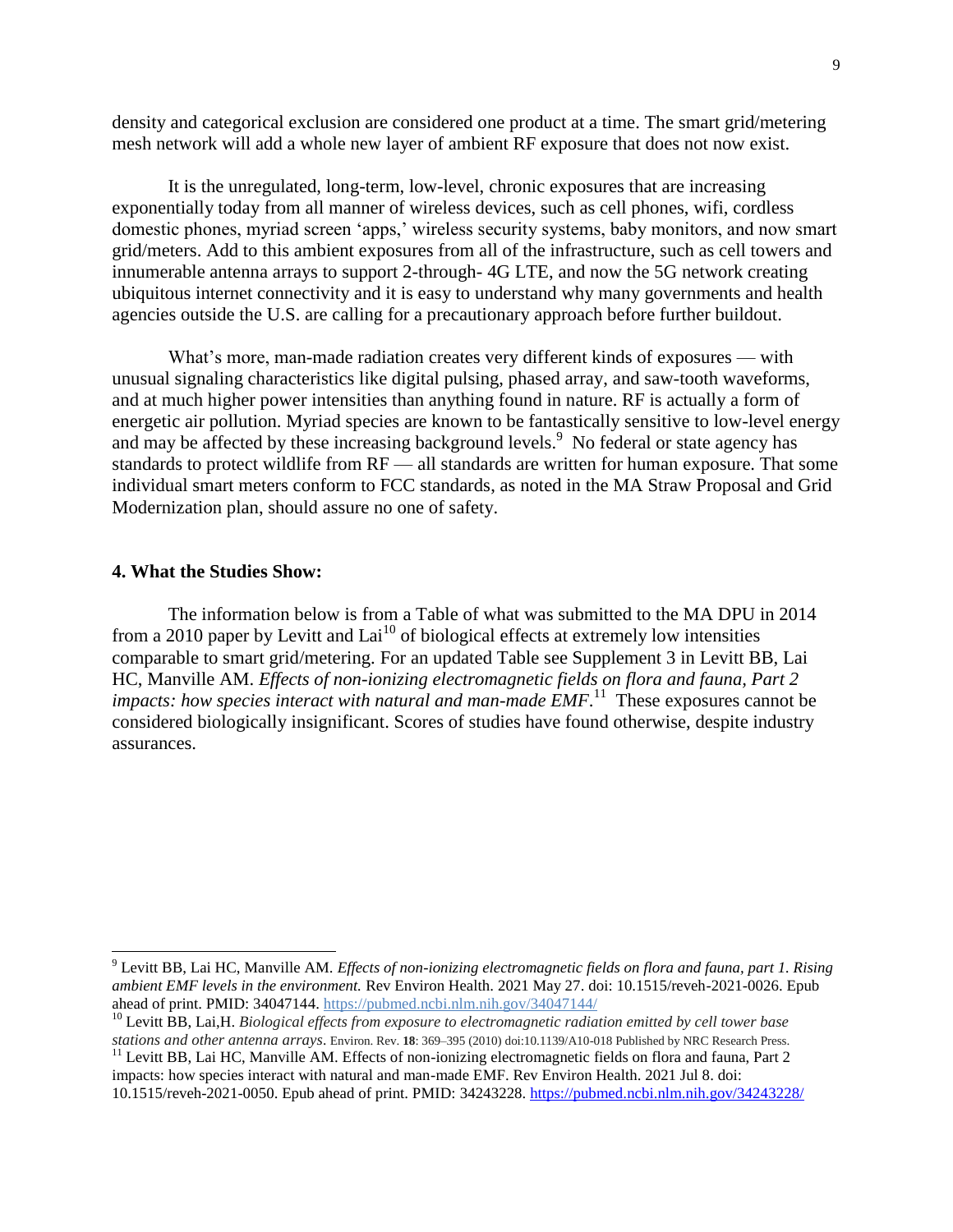# **Table I.**

|                                  |                               | <b>SAR</b> | Power density  | Effects reported                                             |
|----------------------------------|-------------------------------|------------|----------------|--------------------------------------------------------------|
|                                  |                               | (W/kg)     | $(\mu W/cm^2)$ |                                                              |
| Belyaev et al. (2005)            | 915 MHz, GSM 24               | 0.037      |                | Genetic changes in human white blood cells                   |
| (in vitro)                       | & 48 hr                       |            |                |                                                              |
| Belyaev et al. (2009)            | 915 MHz, 1947                 | 0.037      |                | DNA repair mechanism in human white blood cells              |
| (in vitro)                       | <b>MHz</b>                    |            |                |                                                              |
|                                  | GSM, UMTS                     |            |                |                                                              |
|                                  | 24 & 72 hr                    |            |                |                                                              |
| Blackman et al.                  | 50 MHz, AM at 16              | 0.0014     |                | Calcium in forebrain of chickens                             |
| $(1980)$ (in vitro)              | Hz                            |            |                |                                                              |
| Boscol et al. (2001)             | 500 KHz-3 GHz, TV             |            | 0.5            | Immunological system in women                                |
| (in vivo) (human                 | broadcast                     |            |                |                                                              |
| whole body)                      |                               |            |                |                                                              |
| Campisi et al. (2010)            | 900 MHz, CW or                |            | 26             | DNA damage in human glial cells                              |
| (in vitro)                       | 50-Hz AM,                     |            |                |                                                              |
|                                  | 14 days, 5, 10, 20            |            |                |                                                              |
|                                  | min per day,<br>CW- no effect |            |                |                                                              |
| Capri et al. (2004)              | 900 MHz, GSM                  | 0.07       |                | A slight decrease in cell proliferation when human           |
| (in vitro)                       | 1 hr/day, 3 days              |            |                | immune cells were stimulated with mitogen and a slight       |
|                                  |                               |            |                | increase in the number of cells with altered distribution of |
|                                  |                               |            |                | phosphatidylserine across the membrane.                      |
| Chiang et al. (1989)             | People lived close to         |            | 10             | People lived and worked near AM radio antennae and           |
| (in vivo) (human                 | AM radio and radar            |            |                | radar installations showed deficits in psychological and     |
| whole body)                      | installations for more        |            |                | short-term memory tests.                                     |
|                                  | than one year                 |            |                |                                                              |
| De Pomerai et al.                | 1 GHz                         | 0.015      |                | Protein damages                                              |
| $(2003)$ (in vitro)              | 24 & 48 hr                    |            |                |                                                              |
| D'Inzeo et al. (1988)            | 10.75 GHz CW                  | 0.008      |                | Operation of acetylcholine-related ion-channels in cells.    |
| (in vitro)                       | 30-120 sec                    |            |                | These channels play important roles in physiological and     |
|                                  |                               |            |                | behavioral functions.                                        |
| Dutta et al. (1984)              | 915 MHz, sinusoidal           | 0.05       |                | Increase in calcium efflux in brain cancer cells.            |
| (in vitro)                       | AM at 16 Hz                   |            |                |                                                              |
| Dutta et al. (1989)              | 147 MHz, sinusoidal           | 0.005      |                | Increase in calcium efflux in brain cancer cells.            |
| (in vitro)                       | AM at 16 Hz                   |            |                |                                                              |
|                                  | 30 min                        |            |                |                                                              |
| Fesenko et al. (1999)            | From 8.15 - 18 GHz            |            | 1              | Change in immunological functions.                           |
| (in vivo) (mouse-                | 5 hr to 7 days                |            |                |                                                              |
| wavelength in mm                 | direction of response         |            |                |                                                              |
| range)                           | depended on                   |            |                |                                                              |
|                                  | exposure duration             |            |                |                                                              |
| Forgacs et al. (2006)            | 1800 MHz, GSM-                | 0.018      |                | Increase in serum testosterone.                              |
| (in vivo)                        | 217 Hz pulses, 576            |            |                |                                                              |
| (mouse whole body)               | $\square$ s pulse width;      |            |                |                                                              |
|                                  | 2hr/day, 10 days              |            |                |                                                              |
| Guler et al. (2010)              | 1800 MHz AM at                |            | 52             | Oxidative lipid and DNA damages in the brain of              |
| (In vivo)<br>(rabbit whole body) | 217 Hz, 15 min/day,           |            |                | pregnant rabbits                                             |
| Hjollund et al.                  | 7 days<br>Military radars     |            | 10             | Sperm counts of Danish military personnel, who operated      |
|                                  |                               |            |                |                                                              |

# A list of studies reporting biological effects at low intensities of RFR. These papers gave either SAR (W/kg) or power density ( $\mu$ W/cm<sup>2</sup>) of exposure.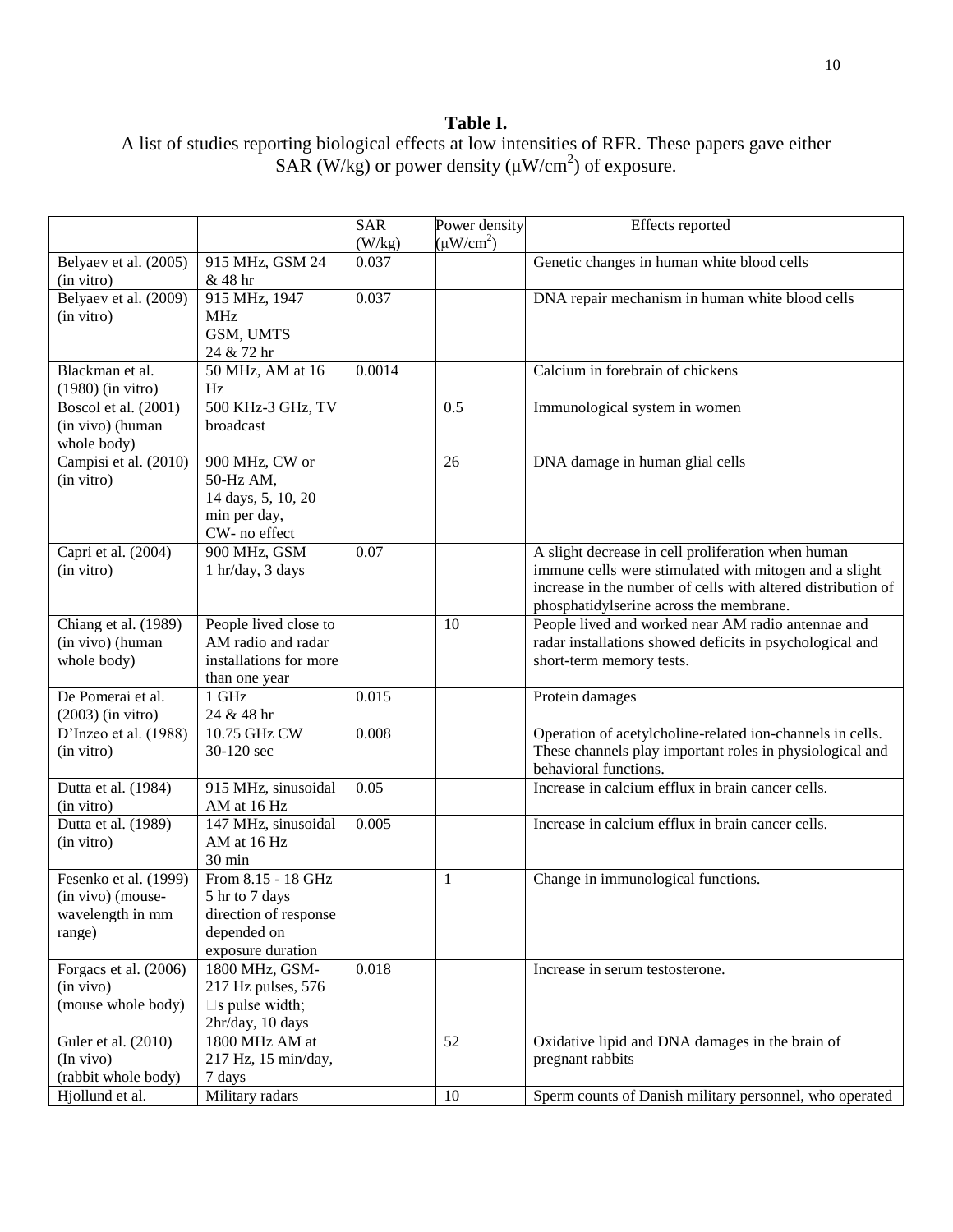| $(1997)$ (in vivo)<br>(human partial or      |                                      |        |       | mobile ground-to-air missile units that use several RFR<br>emitting radar systems, were significantly lower |
|----------------------------------------------|--------------------------------------|--------|-------|-------------------------------------------------------------------------------------------------------------|
| whole body)                                  |                                      |        |       | compared to references.                                                                                     |
| Ivaschuk et al.                              | 836.55 MHz, TDMA                     | 0.026  |       | A gene related to cancer.                                                                                   |
| $(1999)$ (in vitro)                          | 20 min                               |        |       |                                                                                                             |
| Jech et al. (2001)                           | 900 MHz, GSM-217                     | 0.06   |       | Improved cognitive functions.                                                                               |
| (in vivo) (human                             | Hz pulses, $577 \square s$           |        |       |                                                                                                             |
| partial body                                 | pulse width; 45 min;                 |        |       |                                                                                                             |
| exposure-not                                 | narcoleptic patients                 |        |       |                                                                                                             |
| included)<br>Kesari and Behari               | 50 GHz; 2hr/day, 45                  | 0.0008 |       | Double strand DNA breaks observed in brain cells                                                            |
| (2009a)                                      | days                                 |        |       |                                                                                                             |
| (in vivo) (rat whole                         |                                      |        |       |                                                                                                             |
| body)                                        |                                      |        |       |                                                                                                             |
| Kesari and Behari                            | 50 GHz; 2hr/day, 45                  | 0.0008 |       | Reproductive system of male rats                                                                            |
| (2009b)                                      | days                                 |        |       |                                                                                                             |
| (in vivo) (rat whole                         |                                      |        |       |                                                                                                             |
| body)                                        |                                      |        |       |                                                                                                             |
| Kesari et al. (2010)                         | 2450 MHz, 50-Hz                      | 0.11   |       | DNA double strand breaks in brain cells.                                                                    |
| (in vivo) (rat whole                         | modulation, 2 h/day,                 |        |       |                                                                                                             |
| body)                                        | 35 days                              |        |       |                                                                                                             |
| Kwee et al. (2001)                           | 960 MHz, GSM                         | 0.0021 |       | Increased stress protein in human epithelial amnion cells.                                                  |
| (in vitro)                                   | $20 \text{ min}$                     |        |       |                                                                                                             |
| Lebedeva et al.                              | 902.4 MHz, GSM                       |        | 60    | Brain wave activation.                                                                                      |
| $(2000)$ (in vivo)                           | 20 min                               |        |       |                                                                                                             |
| (human partial body)<br>Lerchl et al. (2008) |                                      | 0.08   |       |                                                                                                             |
| (in vivo) (hamster                           | 383 MHz (TETRA),<br>900 and 1800 MHz |        |       | Metabolic changes.                                                                                          |
| whole body)                                  | (GSM)                                |        |       |                                                                                                             |
|                                              | 24 hr/day, 60 days                   |        |       |                                                                                                             |
| Magras and Xenos                             | 'Antenna park'-TV                    |        | 0.168 | Decrease in reproductive function.                                                                          |
| (1999)                                       | and FM-radio,                        |        |       |                                                                                                             |
| (in vivo) (mouse                             | Exposure over                        |        |       |                                                                                                             |
| whole body)                                  | several generations                  |        |       |                                                                                                             |
| Makova et al. (2005)                         | 915 and 905 MHz,                     | 0.037  |       | Chromatin conformation in human white blood cells.                                                          |
| (in vitro)                                   | <b>GSM</b>                           |        |       |                                                                                                             |
|                                              | 1 <sub>hr</sub>                      |        |       |                                                                                                             |
| Mann et al. (1998)                           | 900 MHz GSM                          |        | 20    | A transient increase in blood cortisol.                                                                     |
| (in vivo) (human                             | pulse-modulated at                   |        |       |                                                                                                             |
| whole body)                                  | 217 Hz, 577 □s                       |        |       |                                                                                                             |
| Marinelli et al.                             | width, 8 hr<br>900 MHz CW            | 0.0035 |       | Cell's self-defense responses triggered by DNA damage.                                                      |
| $(2004)$ (in vitro)                          | $2 - 48$ hr                          |        |       |                                                                                                             |
| Navakatikian and                             | 2450 MHz CW and                      | 0.0027 |       | Behavioral and endocrine changes, and decreases in                                                          |
| Tomashevskaya                                | 3000 MHz pulse-                      |        |       |                                                                                                             |
| $(1994)$ (in vivo) (rat                      | modulated $2 \square s$              |        |       | blood concentrations of testosterone and insulin.                                                           |
| whole body)                                  | pulses at 400 Hz                     |        |       |                                                                                                             |
|                                              | Single $(0.5-12hr)$ or               |        |       |                                                                                                             |
|                                              | repeated (15-60)                     |        |       |                                                                                                             |
|                                              | days, 7-12 hr/day)                   |        |       |                                                                                                             |
|                                              | exppsure,                            |        |       |                                                                                                             |
|                                              | CW-no effect                         |        |       |                                                                                                             |
| Nittby et al. (2007)                         | 900 MHz GSM                          | 0.0006 |       | Reduced memory functions.                                                                                   |
| (in vivo) (rat whole<br>body)                | 2hr/wk, 55wk                         |        |       |                                                                                                             |
|                                              |                                      |        |       |                                                                                                             |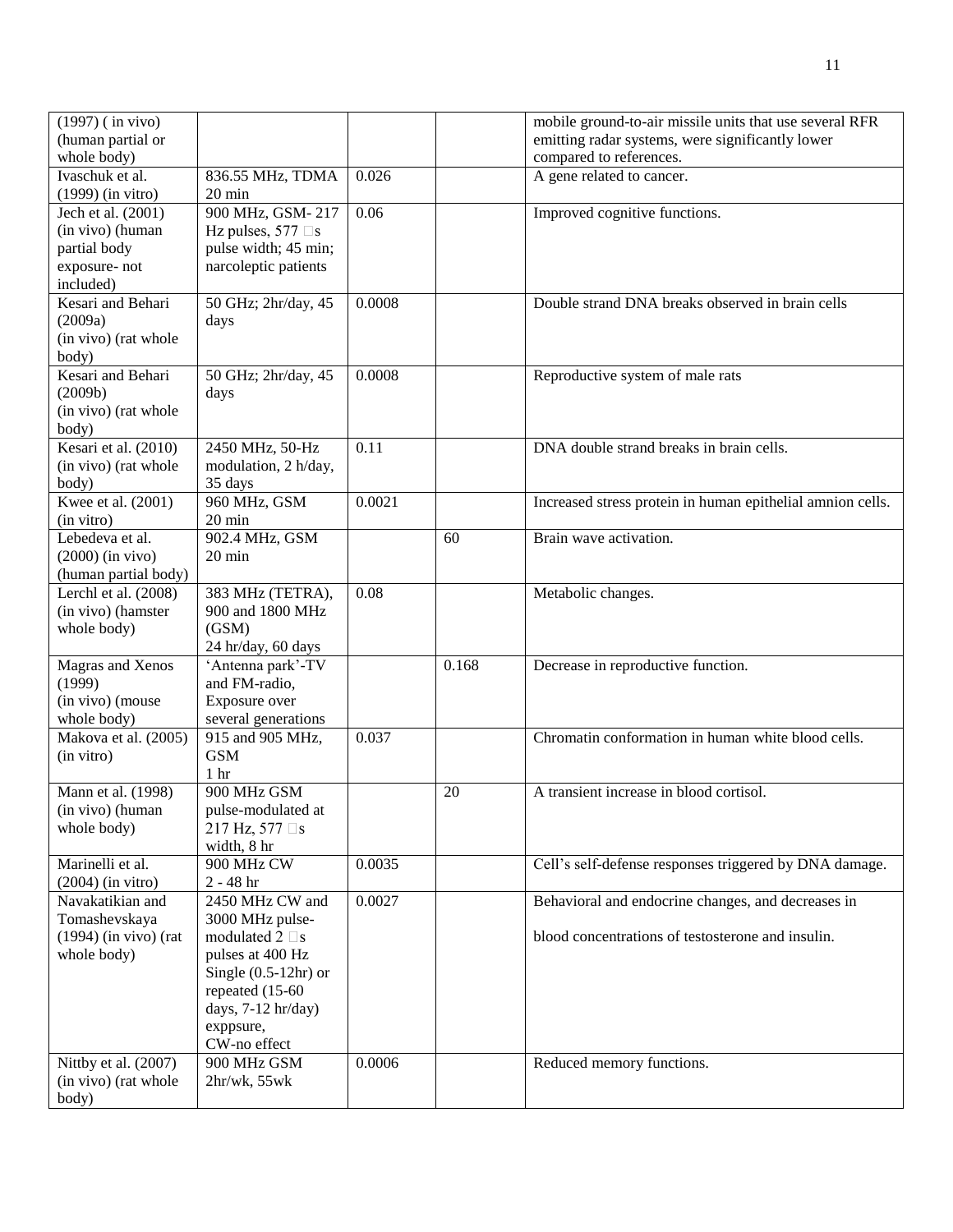| Novoselova et al.                          | From 8.15 -18 GHz,            |         | 1        | Functions of the immune system.                          |
|--------------------------------------------|-------------------------------|---------|----------|----------------------------------------------------------|
| $(1999)$ (in vivo)                         | 1 sec sweep time-16           |         |          |                                                          |
| (mouse whole body-                         | ms reverse,                   |         |          |                                                          |
| wavelength in mm                           | 5 <sup>hr</sup>               |         |          |                                                          |
| range)                                     |                               |         |          |                                                          |
| Novoselova et al.                          | From 8.15 -18 GHz,            |         | 1        | Decreased tumor growth rate and enhanced survival.       |
| $(2004)$ (in vivo)                         | 1 sec sweep time-16           |         |          |                                                          |
| (mouse whole body-                         | ms reverse,                   |         |          |                                                          |
|                                            | 1.5 hr/day, 30 days           |         |          |                                                          |
| wavelength in mm                           |                               |         |          |                                                          |
| range)                                     |                               |         |          |                                                          |
| Pavicic et al. (2008)                      | 864 and 935 MHz,              | 0.08    |          | Growth affected in Chinese hamster V79 cells.            |
| (in vitro)                                 | CW, 1-3 hrs                   |         |          |                                                          |
| Panagopoulos et al.                        | GSM 900 and 1800              |         | $1 - 10$ | Reproductive capacity and induced cell death.            |
| $(2010)$ (in vivo) (fly                    | 6 min/day, 5 days             |         |          |                                                          |
| whole body)                                |                               |         |          |                                                          |
| Panagopoulos and                           | GSM 900 and 1800              |         | 10       | 'Window' effect of GSM radiation on reproductive         |
| Margaritis (2010a)                         | 6 min/day, 5 days             |         |          | capacity and cell death.                                 |
| (in vivo) (fly whole                       |                               |         |          |                                                          |
| body)                                      |                               |         |          |                                                          |
| Panagopoulos and                           | GSM 900 and 1800              |         | 10       | Reproductive capacity of the fly decreased linearly with |
| Margaritis (2010b)                         | $1 - 21$ min/day, 5           |         |          | increased duration of exposure.                          |
| (in vivo) (fly whole                       | days                          |         |          |                                                          |
| body)                                      |                               |         |          |                                                          |
| Pérez-Castejón et al.                      | 9.6 GHz, 90% AM,              | 0.0004  |          | Increased proliferation rate in human astrocytoma cancer |
| $(2009)$ (in vitro)                        | 24 hrs                        |         |          | cells.                                                   |
| Perssson et al.                            | 915 MHz-CW and                | 0.0004  |          | Increase in permeability of the blood-brain barrier.     |
| $(1997)$ (in vivo)                         | pulse-modulated               |         |          |                                                          |
| (mouse whole body)                         | $(217-Hz, 0.57$ ms;           |         |          |                                                          |
|                                            | 50-Hz, 6.6 ms) 2-             |         |          |                                                          |
|                                            | 960 min;                      |         |          |                                                          |
|                                            | CW more potent                |         |          |                                                          |
| Phillips et al. (1998)                     | 813.5625 MHz                  | 0.0024  |          | DNA damage in human leukemia cells.                      |
| (in vitro)                                 | (iDEN); 836.55                |         |          |                                                          |
|                                            | MHz (TDMA)                    |         |          |                                                          |
|                                            | 2 hr and 21 hr                |         |          |                                                          |
|                                            | 2.45 GHz                      |         | 15       | Change in membrane of cells in the retina.               |
| Polonga-Moraru et<br>al. (2002) (in vitro) | 1hr                           |         |          |                                                          |
|                                            | 9.4 GHz GSM                   | 0.0005  |          |                                                          |
| Pyrpasopoulou et al.                       |                               |         |          | Exposure during early gestation affected kidney          |
| $(2004)$ (in vivo) (rat                    | (50 Hz pulses, 20 $\square$ s |         |          | development.                                             |
| whole body)                                | pulse length) 1-7             |         |          |                                                          |
|                                            | days postcoitum               |         |          |                                                          |
| Roux et al. (2008a)                        | 900 MHz                       |         | 7        | Gene expression and energy metabolism.                   |
| (in vivo) (tomato                          |                               |         |          |                                                          |
| whole body)                                |                               |         |          |                                                          |
| Roux et al. (2008b)                        | 900 MHz                       |         | $\tau$   | Energy metabolism.                                       |
| (in vivo) (plant                           |                               |         |          |                                                          |
| whole body)                                |                               |         |          |                                                          |
| Salford et al. (2003)                      | 915 MHz GSM                   | 0.02    |          | Nerve cell damage in brain.                              |
| (in vivo) (rat whole                       | 2 <sub>hr</sub>               |         |          |                                                          |
| body)                                      |                               |         |          |                                                          |
| Sarimov et al.                             | 895-915 MHz GSM               | 0.0054  |          | Human lymphocyte chromatin affected similar to stress    |
| $(2004)$ (in vitro)                        | 30 min                        |         |          | response.                                                |
| Schwartz et al.                            | 240 MHz-CW and                | 0.00015 |          | Calcium movement in the heart.                           |
| $(1990)$ (in vitro)                        | sinusoidal                    |         |          |                                                          |
|                                            | modulation at 0.5             |         |          |                                                          |
|                                            |                               |         |          |                                                          |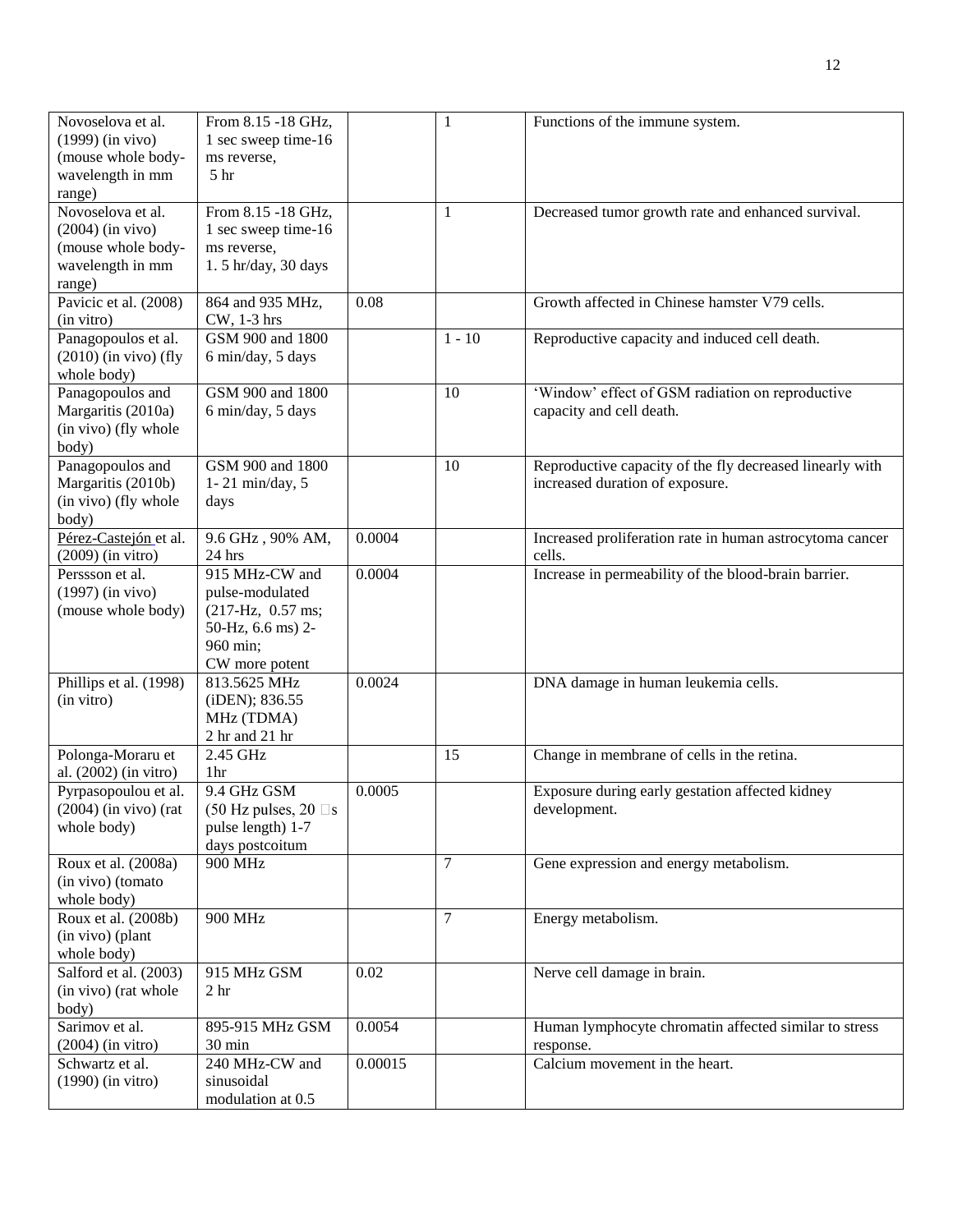|                                    | and 16 Hz,                   |          |                |                                                          |
|------------------------------------|------------------------------|----------|----------------|----------------------------------------------------------|
|                                    | 30 min,                      |          |                |                                                          |
|                                    | effect only observed         |          |                |                                                          |
|                                    | at 16-Hz modulation          |          |                |                                                          |
| Schwarz et al.                     | 1950 MHz UMTS                | 0.05     |                | Genes in human fibroblasts.                              |
|                                    |                              |          |                |                                                          |
| $(2008)$ (in vitro)                | 24 hr                        |          |                |                                                          |
| Somosy et al. (1991)               | 2.45 GHz, CW and             | 0.024    |                | Molecular and structural changes in cells of mouse       |
| (in vitro)                         | 16 Hz square-                |          |                | embryos.                                                 |
|                                    | modulation,                  |          |                |                                                          |
|                                    | modulated field              |          |                |                                                          |
|                                    | more potent than             |          |                |                                                          |
|                                    | CW                           |          |                |                                                          |
| Stagg et al. (1997)                | 836.55 MHz TDMA              | 0.0059   |                | Glioma cells showed significant increases in thymidine   |
| (in vitro)                         | duty cycle 33%               |          |                | incorporation, which may be an indication of an increase |
|                                    | 24 hr                        |          |                | in cell division.                                        |
| Stankiewicz et al.                 | 900 MHz GSM 217              | 0.024    |                | Immune activities of human white blood cells.            |
| $(2006)$ (in vitro)                | Hz pulses-.577 ms            |          |                |                                                          |
|                                    | width                        |          |                |                                                          |
|                                    | $15 \text{ min}$             |          |                |                                                          |
| Tattersall et al.                  | 700 MHz CW, 5-15             | 0.0016   |                | Function of the hippocampus.                             |
| $(2001)$ (in vitro)                | min                          |          |                |                                                          |
| Velizarov et al.                   | 960 MHz GSM                  | 0.000021 |                | Decrease in proliferation of human epithelial amnion     |
| $(1999)$ (in vitro)                | 217 Hz square-pulse,         |          |                | cells.                                                   |
|                                    | duty cycle 12%               |          |                |                                                          |
|                                    | 30 min                       |          |                |                                                          |
| Veyret et al. (1991)               | 9.4 GHz $1 \square s$ pulses | 0.015    |                | Functions of the immune system.                          |
| (in vivo) (mouse                   | at 1000 pps, also            |          |                |                                                          |
| whole body)                        | with or without              |          |                |                                                          |
|                                    | sinusoidal AM                |          |                |                                                          |
|                                    | between 14 and 41            |          |                |                                                          |
|                                    | MHz, response only           |          |                |                                                          |
|                                    | with AM                      |          |                |                                                          |
|                                    | modulation,                  |          |                |                                                          |
|                                    | direction of response        |          |                |                                                          |
|                                    | depended on AM               |          |                |                                                          |
|                                    | frequency                    |          |                |                                                          |
| Vian et al. $(2006)$ (in           | 900 MHz                      |          | $\overline{7}$ | Stress gene expression.                                  |
|                                    |                              |          |                |                                                          |
| vivo) plant<br>Wolke et al. (1996) | 900, 1300, 1800              | 0.001    |                | Calcium concentration in heart muscle cells of guinea    |
|                                    |                              |          |                |                                                          |
| (in vitro)                         | MHz, square-wave             |          |                | pig.                                                     |
|                                    | modulated at 217             |          |                |                                                          |
|                                    | Hz;                          |          |                |                                                          |
|                                    | Also 900 MHz with            |          |                |                                                          |
|                                    | CW, 16 Hz, 50 Hz             |          |                |                                                          |
|                                    | and 30 KHz                   |          |                |                                                          |
|                                    | modulations                  |          |                |                                                          |
| Yurekli et al. (2006)              | 945 MHz GSM, 217             | 0.0113   |                | Free radical chemistry.                                  |
| (in vivo) (rat whole               | Hz pulse-modulation          |          |                |                                                          |
| body)                              | 7 hr/day, 8 days             |          |                |                                                          |

Such studies demonstrate that low-level RF affects every aspect of biological function. This is a body of work that we ignore at our own peril, especially with the deployment of smart/grid/metering into every home and business.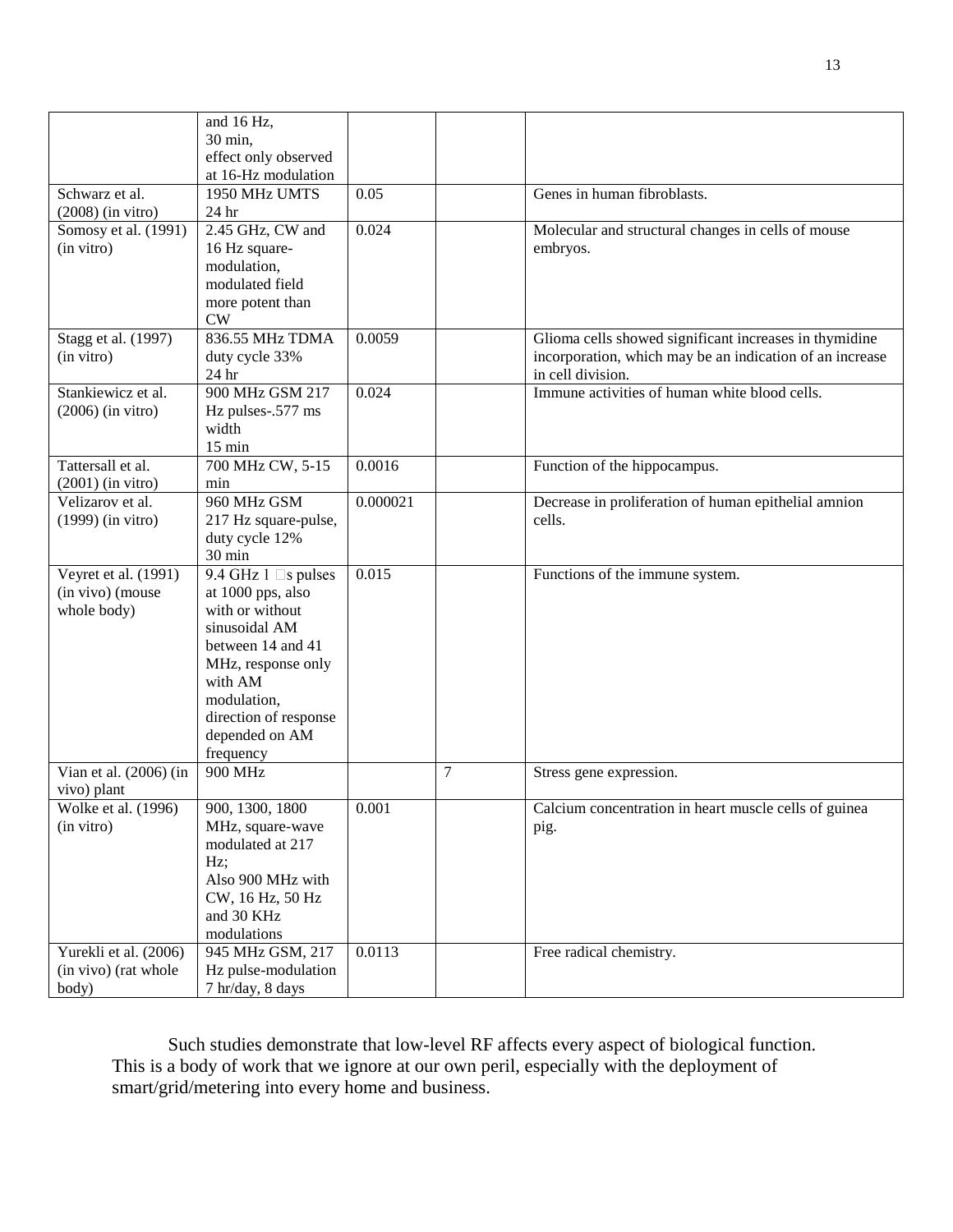David O. Carpenter, MD, MPH, founder of the University of Albany (NY) School of Public Health and director of the Institute for Health and the Environment at the State University of New York at Albany, School of Public Health, drafted an open letter signed by more than 54 scientists and medical professionals called "Smart Meters: Correcting the Gross Misinformation."<sup>12</sup> The letter was recently updated and signed by many additional scientists and medical professionals from five continents. In the U.S., co-signers include researchers at Columbia University, Michigan State University, the University of California at Berkeley, the University of Colorado, the University of Pittsburgh, and the University of Washington.

Joel M. Moskowitz, Ph.D., Director, Center for Family and Community Health, School of Public Health, University of California, Berkeley, noted that "…Fifty-four experts on the health effects of electromagnetic fields (EMFs) have called for use of common sense and the development and implementation of best practices in using these technologies in order to reduce exposure and risk of health hazards. These scientists and medical professionals who come from twenty countries have published hundreds of peer-reviewed studies on the health effects of EMFs."

Points from Dr. Carpenter's letter include:

• "The mass deployment of smart grids could expose large chunks of the general population to alarming risk scenarios without their consent."

• "Many scientists and medical experts urgently recommend that measures following the Precautionary Principle be applied immediately — such as using wired meters — to reduce biologically inappropriate microwave exposure. We are not advocating the abolishment of RF technologies, only the use of common sense and the development and implementation of best practices in using these technologies in order to reduce exposure and risk of health hazards."

• "The International Agency for Research on Cancer (IARC) classified radiofrequency radiation as a 2B, possible human carcinogen."

• "Children are especially at risk."

 $\overline{\phantom{a}}$ 

• "While the specific pathways to cancer are not fully understood, it is scientifically unacceptable to deny the weight of the evidence regarding the increase in cancer cases in humans that are exposed to high levels of RF/microwave radiation"

• "More than 1,000 studies done on low intensity, high frequency, non-ionizing radiation, going back at least fifty years, show that some biological mechanisms of effect do not involve heat. This radiation sends signals to living tissue that stimulate biochemical changes, which can generate various symptoms and may lead to diseases such as cancer."

<sup>&</sup>lt;sup>12</sup> [Smart Meters: Correcting the Gross Misinformation](http://maisonsaine.ca/smart-meters-correcting-the-gross-misinformation/) The open letter, a list of the 54 experts who signed it and their affiliations, and links to supplementary resources are available at: http://maisonsaine.ca/smart-meters-correcting-the-gross-n

Source: Joel M. Moskowitz, Ph.D.. Director, Center for Family and Community Health, School of Public Health, University of California, Berkeley.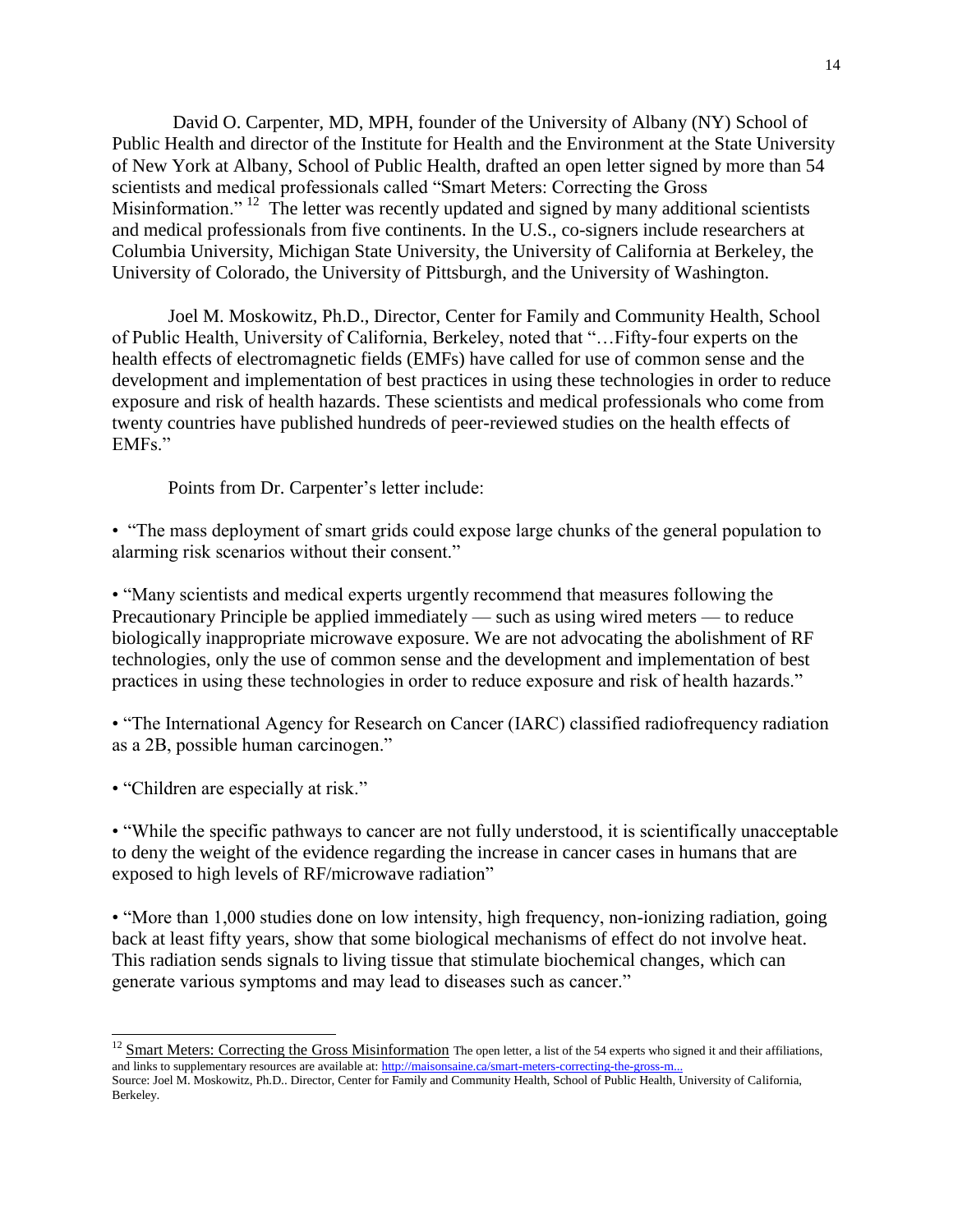• "This energy can cause DNA damage indirectly leading to cancer by a combination of biological effects. Recent publications have documented the generation of free radicals, increased permeability of the blood brain barrier allowing potentially toxic chemicals to enter the brain, induction of genes, as well as altered electrical and metabolic activity in human brains upon application of cell phone RF/microwaves similar to those produced by smart meters."

• "High frequency EMFs such as the microwaves used in cell phones, smart meters, Wi-Fi and cordless ˜DECT" phones, appear to be the most damaging when used commonly."

• "Authorities are worried about the growing number of citizens who say they have developed electrohypersensitivity (EHS), especially since for many of them, the symptoms developed after the installation of such meters."

• "Adverse neurological effects have been reported in people who sustain close proximity to wireless meters, especially under 10 feet."

• "Wireless smart meters typically produce atypical, relatively potent and very short pulsed RF/microwaves whose biological effects have never been fully tested. They emit these millisecond-long RF bursts on average 9,600 times a day with a maximum of 190,000 daily transmissions and a peak level emission two and a half times higher than the stated safety signal."

• "People in proximity to a smart meter are at risk of significantly greater aggregate of RF/microwave exposure than with a cell phone, not to mention the cumulative exposure received by people living near multiple meters mounted together, pole-mounted routers or utility collector meters using a third antenna to relay RF signals from 500 to 5,000 homes.''

• "RF levels from various scenarios depicting normal smart meter installation and operation may violate even the out-of-date US public safety standards which only consider acute thermal effects."

• "Caution is warranted because the growing variety of RF/microwave emissions produced by many wireless devices such as smart meters have never been tested for their potential biological effects."

In addition to Dr. Carpenter's open letter, the American Academy of Environmental Medicine issued a report entitled "Electromagnetic and Radiofrequency Fields Effect on Human Health<sup> $13$ </sup> which calls for, among other things:

• An immediate caution on Smart Meter installation due to potentially harmful RF exposure.

• Accommodation for health considerations regarding EMF and RF exposure, including exposure to wireless Smart Meter technology.

- Independent studies to further understand the health effects from EMF and RF exposure.
- Recognition that electromagnetic hypersensitivity is a growing problem worldwide.

 $\overline{a}$ <sup>13</sup> "Electromagnetic and Radiofrequency Fields Effect on Human Health," American Academy of Environmental Medicine, submitted by Amy L. Dean, DO, William J. Rea, MD, Cyril W. Smith, PhD, Alvis L. Barrier, MD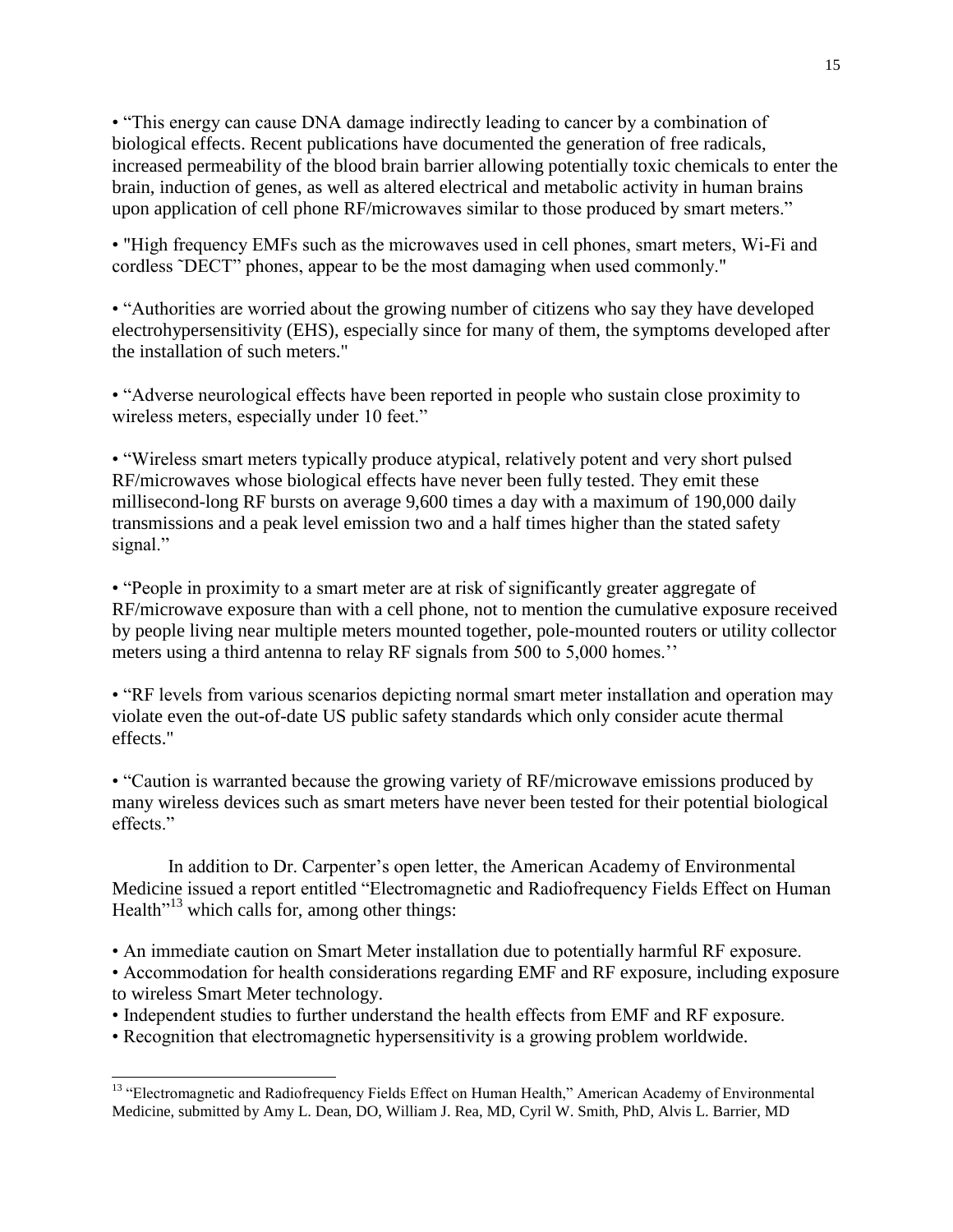• Understanding and control of this electrical environmental bombardment for the protection of society.

• Consideration and independent research regarding the quantum effects of EMF and RF on human health.

• Use of safer technology, including for Smart Meters, such as hard‐wiring, fiber optics or other non‐harmful methods of data transmission.

Symptoms increasingly reported in the population, sometimes with sudden onset after smart meters have been installed include: heart arrhythmias, headaches, sleeplessness, dizziness, concentration problems ('brain fog'), memory loss, skin rashes, lowered libido, fatigue, malaise, miscarriages, immune system effects with more frequent colds/flu and fertility problems.<sup>14</sup>

This is just a fraction of what is currently available regarding concerns in professional circles and calls for reform and caution. The European Union's Environment Committee has called for caution, as has the European Parliament.<sup>15</sup> Germany, France, Italy, Switzerland, Sweden, Austria, the UK, Spain, Israel, India, Japan, Australia, New Zealand, and other countries have in varying degrees also called for precaution when it comes to RF exposures. Many professional groups throughout Europe have called for more stringent controls.<sup>16</sup> The U.S. lags far behind in research, regulatory update, and recommendations to protect the public. Industry is given way too much benefit of the doubt at the expense of public health.

Of special concern are people with implanted medical devices like deep-brain stimulators for Parkinson's, pain pumps, ventilators, some pacemakers, insulin pumps, and in-home hospital equipment. The radiofrequency interference (RFI) inherent to smart grid/metering can cause such equipment to go haywire, or even stop altogether. RFI from ambient exposures has caused wheelchairs to behave erratically and surgical beds have jump.

What's clear from the above information is that there is legitimate reason for concern from renowned researchers and organizations from all over the world. The DPU's Straw Proposal mentions none of this. Nor does the Grid Modernization 20-69 order instructing investor-owned utilities to file grid modernization plans that enable time-of-use billing via full deployment of AMI.

Massachusetts should not commence in the direction of smart grid/metering in light of this vast amount of information and the recent court ruling against FCC. To do so not only endangers the public health, it also puts the state in line for litigation. Furthermore, in 2014, the MA DPU misrepresented the FCC limits, claiming that they are protective of both thermal and non-thermal effects, materially misrepresenting the fact pertaining to safety.

 $14$  Ibid.

 $\overline{\phantom{a}}$ 

<sup>15</sup> EUROPEAN PARLIAMENT EMF RESOLUTION, APRIL 2, 2009

http://www.europarl.europa.eu/sides/getDoc.do?pubRef=-//EP//TEXT+TA+P6-TA-2009-0216+0+DOC+XML+V0//EN

<sup>16</sup> There are many resolutions and reports issued by professional organizations throughout Europe. One example is The Frieberger Appeal, 10/9/2002 Interdisciplinary Association for Environmental Medicine Tel. 07761 913490, FAX 913491, e-mail: [igumed@gmx.de](mailto:igumed@gmx.de)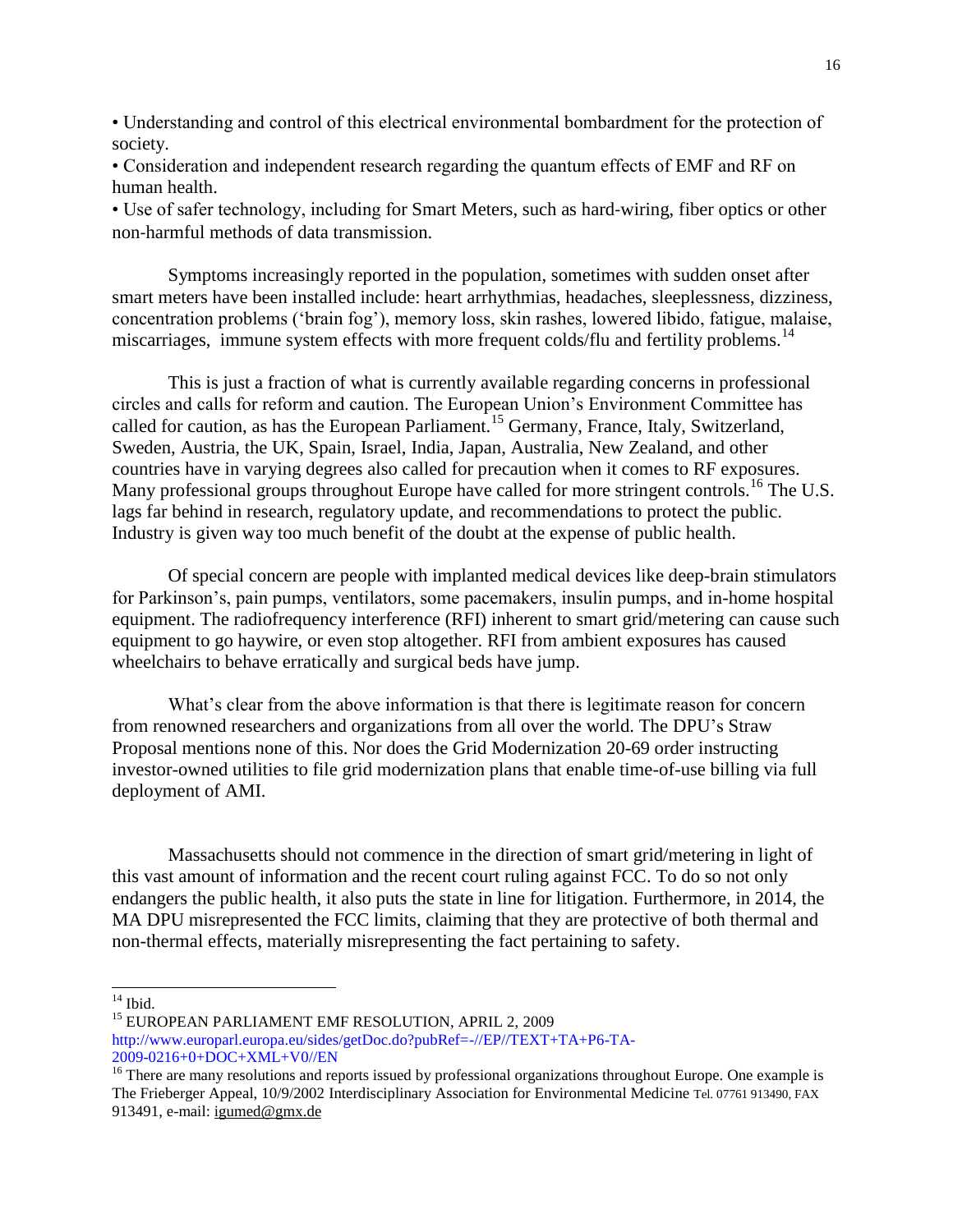### **5. European Systems: Powerline Carrier Technology (PLC), 'Dirty Electricity,'**

Of interest is the fact that most of the 'smart' systems throughout Europe are built on Powerline Carrier Technology (PLC) which does not have the same wireless component that U.S. and Canadian systems have.<sup>17</sup> PLC places a modulated signal on existing powerlines to record energy use. Some systems are 2-way, not unlike broadband-over-powerline systems (BPL) in the U.S. which puts significant RF on powerlines used for Internet communications. Unfortunately BPL is also an unsafe system, with people measuring RF coming right through their light and electrical sockets. While there are simple PLC systems that are not 2-way — a few such systems exist in rural Vermont — anything that modulates in a 2-way capacity puts significant harmonics on the lines that can affect people adversely, and are not recommended as a substitute for smart grid/metering as currently designed. The safest systems are fiberoptic.<sup>18</sup>

High frequency harmonics on powerlines is colloquially called 'dirty electricity' by the industry. Research by Magda Havas, Ph.D.,<sup>19</sup> of Trent University in Canada, and U.S. epidemiologist Samuel Milham, M.D.,<sup>20</sup> former director of the State Department of Health, Washington, links dirty electricity with diabetes, malignant melanoma, and cancers of the breast, thyroid, uterus and lung. BPL is 100% dirty electricity — that's how it functions. And PLC has the same ambient exposure potential unless it is a tightly structured, non-2-way communication system.

l

<sup>18</sup>Katarina Gustavs [www.buildingbiology.ca](http://www.buildingbiology.ca/) wrote in an email: "These PLC systems are certainly two-way and have all the monitoring and executing capabilities as an RF mesh network. In the US, Boulder, Colorado, (4.5 and 21 MHz [http://www.bouldercolorado.gov/files/City%20Council/Study%20Sessions/2008/10-28-08/xcel-6-health](http://www.bouldercolorado.gov/files/City%20Council/Study%20Sessions/2008/10-28-08/xcel-6-health-saftey_of_bpl.pdf)[saftey\\_of\\_bpl.pdf\)](http://www.bouldercolorado.gov/files/City%20Council/Study%20Sessions/2008/10-28-08/xcel-6-health-saftey_of_bpl.pdf) runs such a system. In Canada, Fortis Alberta started with PLC (900-108 Hz [https://camrosecounty.civicweb.net/Documents/DocumentDisplay.aspx?ID=1338\)](https://camrosecounty.civicweb.net/Documents/DocumentDisplay.aspx?ID=1338) and now adds an RF mesh network. In Europe, these systems gather data by the second. Though PLC does not emit microwave radiation, it does emit electromagnetic fields in the frequency range a given PLC network is operating at, anywhere from a few hundred hertz to a few ten megahertz. This radiation is emitted from ALL wiring in the house, not just the electric meter. At the EI Wellspring Web site provided by Libby Kelly [www.eiwellspring.org:](http://www.eiwellspring.org/)

 $17$  Many smart meter networks in Europe are based on PLC. There is a white paper on this technology by one of the leading smart meter companies (Landis+Gyr)[:http://www.landisgyr.eu/files/pdf1/LG\\_White\\_Paper\\_PLC.pdf](http://www.landisgyr.eu/files/pdf1/LG_White_Paper_PLC.pdf)

[http://www.eiwellspring.org/plc/PLC\\_antenna\\_effect.htm.,](http://www.eiwellspring.org/plc/PLC_antenna_effect.htm) one can find information on the emission and interference issues associated with PLC or BPL. A report from Sweden

<http://www.eiwellspring.org/tech/FilteringNewSmartMeters.pdf> explains the challenges when someone tries to filter out the respective frequencies. In some locations in Germany, you can simply call your utility provider and ask for a filter to be put in at the meter… [This should be standard procedure.] Fiber-optic networks have the least amount of emissions. However, the "last mile" of such systems (the last connection to the consumer) is often wireless like in Chattanooga [https://www.epb.net/power/home/products/smart-meters.](https://www.epb.net/power/home/products/smart-meters) Be aware that these low MHz signals (1-30 MHz) are not only used by utility providers but also by some phone and Internet provider companies. In British Columbia, for example, the traditional phone company Telus, which owns the copper wiring, offers high-speed Internet in the MHz range across its phone wiring. The traditional cable TV company Shaw, which owns the coaxial cable, offers digital phone in the MHz range also across the phone wiring in a house. These services are best avoided if the wiring is not all shielded."

<sup>19</sup> *Electromagnetic Hypersensitivity: Biological Effects of Dirty Electricity with Emphasis on Diabetes and Multiple Sclerosis,* Magda Havas, *Electromagnetic Biology and Medicine*, 25: 259–268, 2006 <sup>20</sup> *Dirty Electricity, Electrification and the Diseases of Civilization, Sam Milham, MD, MPH, iUniverse, 2010*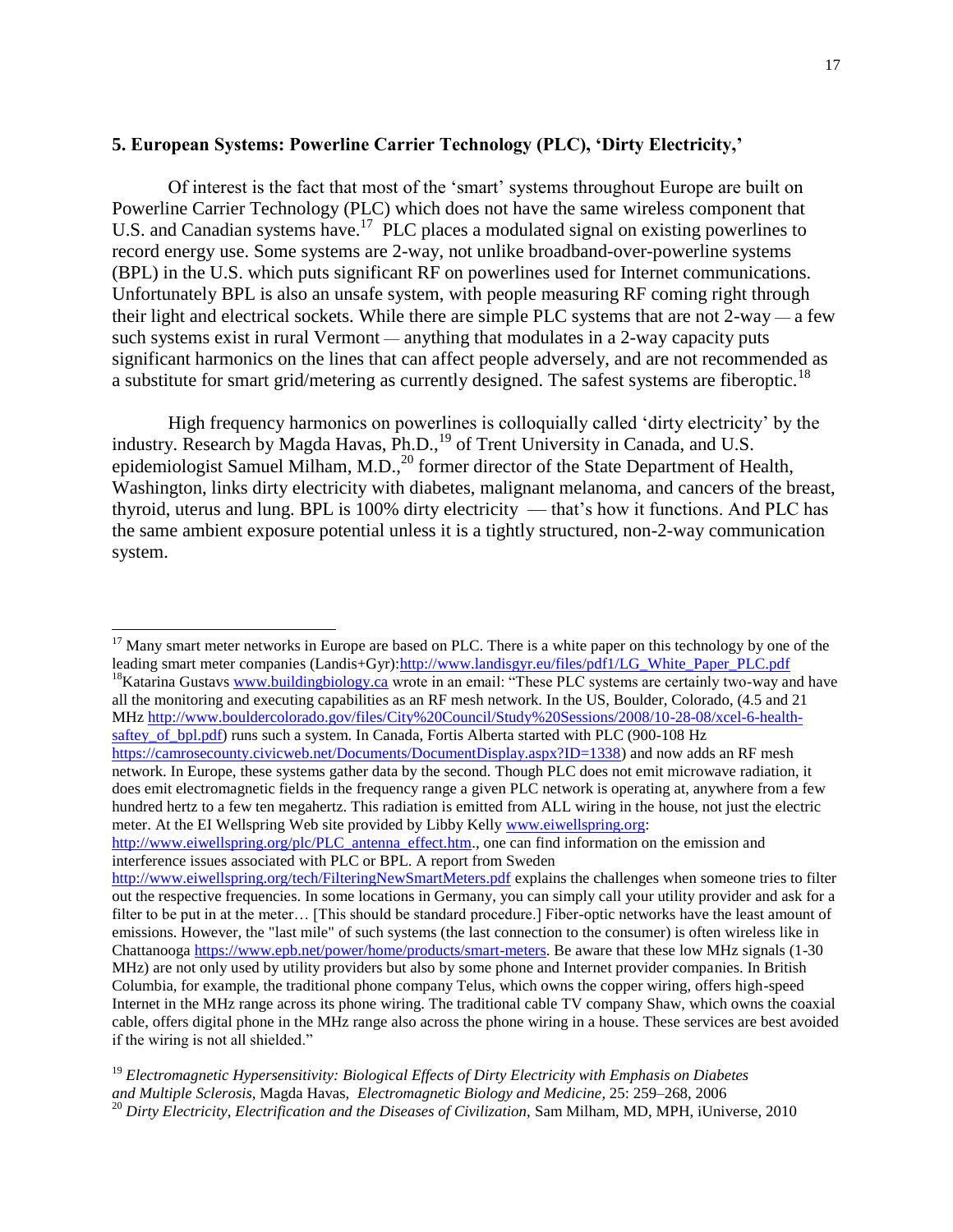In testimony for MA DPU 20-69, Unitil stated that it has received no health complaints as the result of its powerline installations in New Hampshire. It is unclear how health impacts of the powerline technology have been quantified, and/or whether customers and their health care practitioners have been apprised of the technology implementation. Individuals developing sleep disorders, tinnitus and other health challenges do not usually contact their utility provider.

### **6. Privacy and Liability: Smart Meters as Surveillance Systems**

Privacy is of enormous concern with smart grid/metering and constitutional issues are on the table. This alone is reason to halt the deployment until such time as questions are settled. Smart grid/metering provides for the first time near-real-time energy use, including specific information on when people are home, how many people live in a home, what appliances one owns, how appliances are used, whether one owns a security system or high-end consumer products like plasma TVs and whether they use certain types of medical equipment, for instance. Critics say there is far too much "granularity" in smart metering that opens us up to everything from insurance companies changing personal homeowner's and medical policies, unconstitutional police searches and seizures, and home invasions/burglaries.

The simple truth is that a lot can be known about a person through their energy consumption habits. Smart meters offer significantly more detailed information about an individual's energy usage than analog or first generation AMR meters. In addition, there are no controls in place to guarantee what a utility does with such personal information regarding sale to third parties seeking, for instance, to sell you new appliances; police seeking information; or the government tracking of individuals. The legal ramifications are legion.

Smart meters are fundamentally surveillance systems. Even former CIA Director David Petraus, in an article in Wired magazine<sup>21</sup> entitled *CIA Chief: We'll Spy on You Through Your Dishwasher,* mused about the emergence of an "Internet of Things" saying "Transformational' is an overused word, but I do believe it properly applies to these technologies… particularly to their effect on clandestine tradecraft."

According to a 2012 Congressional Research Service report,<sup>22</sup> there are potential violations of the Fourth Amendment as well as violations of several federal statues including: The Electronic Communications Privacy Act (ECPA), The Stored Communications Act (SCA), The Computer Fraud and Abuse Act (CFAA), the Federal Trade Commission Act (FTC Act), and the Federal Privacy Act of 1974 (FPA) among other problems.

The authors say: "Installation of smart meters and communications technologies that accompany them may have unforeseen legal consequences for those who generate, seek, or use the data recorded by the meters. These consequences may arise under existing federal laws or

 $\overline{\phantom{a}}$ 

<sup>&</sup>lt;sup>21</sup> CIA Chief: We'll Spy on You Through Your Dishwasher, [Spencer Ackerman,](http://www.wired.com/dangerroom/author/spencer_ackerman/) WIRED, Danger Room, What's Next in National Security, March 15, 2012.

<sup>22</sup> *Smart Meter Data: Privacy and Cybersecurity*, Brandon J. Murrill, Edward C. Liu, and Richard M. Thompson II, Congressional Research Service, 7-5700, [www.crs.gov](http://www.crs.gov/) R422338.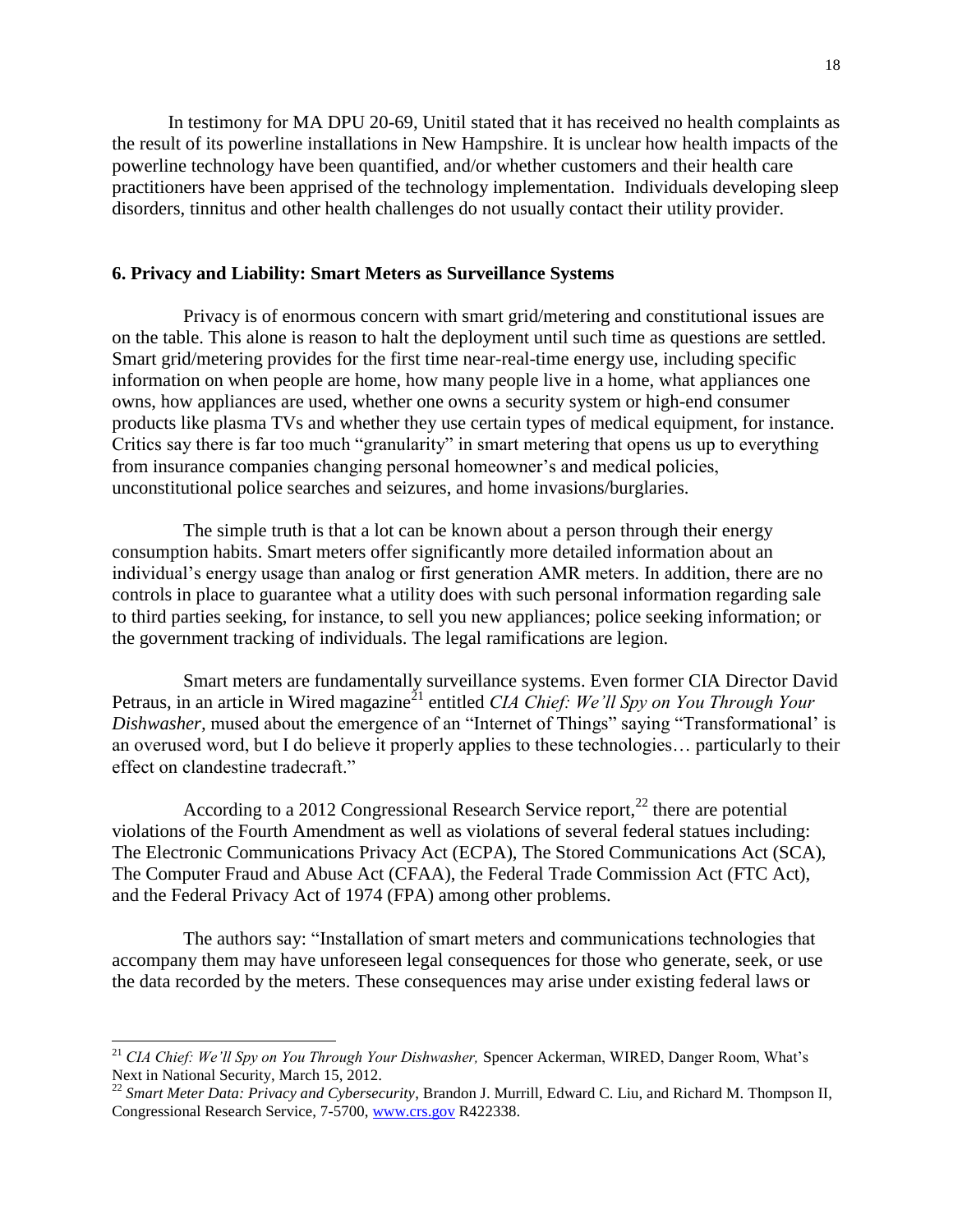constitutional provisions governing privacy of electronic communications, data retention, computer misuse, foreign surveillance and consumer protection."

They add that consumer data moving through a smart grid is stored in many locations both within the grid and in the physical world. "Thus, because it is widely dispersed, it becomes more vulnerable to interception by unauthorized parties and to accidental breach."

Other legal scholars note that with smart meters, police will have access to data that might be used to track residents' daily lives and routines while in their homes, including their eating, sleeping, and showering habits, what appliances they use and when, and whether they prefer the television to the treadmill, among a host of other details.<sup>23</sup> They say that insurance companies will be able to tell the 'couch potatoes' from more active customers, or if someone regularly comes home after the bars close.

This is all in violation of the Fourth Amendment in the U.S. Constitution for a reasonable expectation of privacy. Smart metering is primed for legal challenge. Indeed suits are already in the courts. $^{24}$ 

Then there is the issue of whether we actually want utilities controlling how and when our appliances work. Wireless technology is notoriously "buggy." The possibility of errant RF signals from other sources turning off a furnace in the dead of winter when no one is home, or turning on an oven, or blasting an air conditioner with an infirm person at home incapable of turning it off are not out of the realm of possibilities. The issue of liability looms over who would be responsible if someone's house burns down or when pipes freeze.

# **7. CyberSecurity:**

 $\overline{a}$ 

Smart grid/metering creates security vulnerabilities that never existed with the old hardened utility grid in large part due to new IT connectivity. The problems are inherent to its very wireless design in a way that encryption alone can never fix. According to many experts, the smart grid as currently designed cannot be made safe from cyberattack, and it is more vulnerable to solar storms than the older utility grid. We are, in fact, making the national utility grid *less* stable in going 'smart' due to multiple factors.

According to a 2012 U.S. Government Accountability Office report,  $^{25}$  the GAO found the smart grid's reliance on IT systems and networks exposes the electric grid to potential and known cybersecurity vulnerabilities, which could be exploited by attackers. Among other things, GAO found:

<sup>23</sup> Jack I. Lerner and Deirdre K. Mulligan, *Taking the "Long View" on the Fourth Amendment: Stored Records and the Sanctity of the Home,* 2008 Stan. L Rev. 3, (2008).

<sup>&</sup>lt;sup>24</sup> For a list of current smart grid/metering lawsuits with links to court documents, see the EMF Safety Network website at<http://www.smartmeterlawsuits.blogspot.com/>

<sup>25</sup> *Cybersecurity – Challenges in Securing the Modernized Electricity Grid,* Testimony before the Subcommittee on Oversight and Investigations, Committee on Energy and Commerce, House of Representatives, Statement by Gregory C. Wilshusen, Director, Information Security Issues, and David C. Trimble, Director, Natural Resources and Environment, GAO-12-507T, February 28, 2012.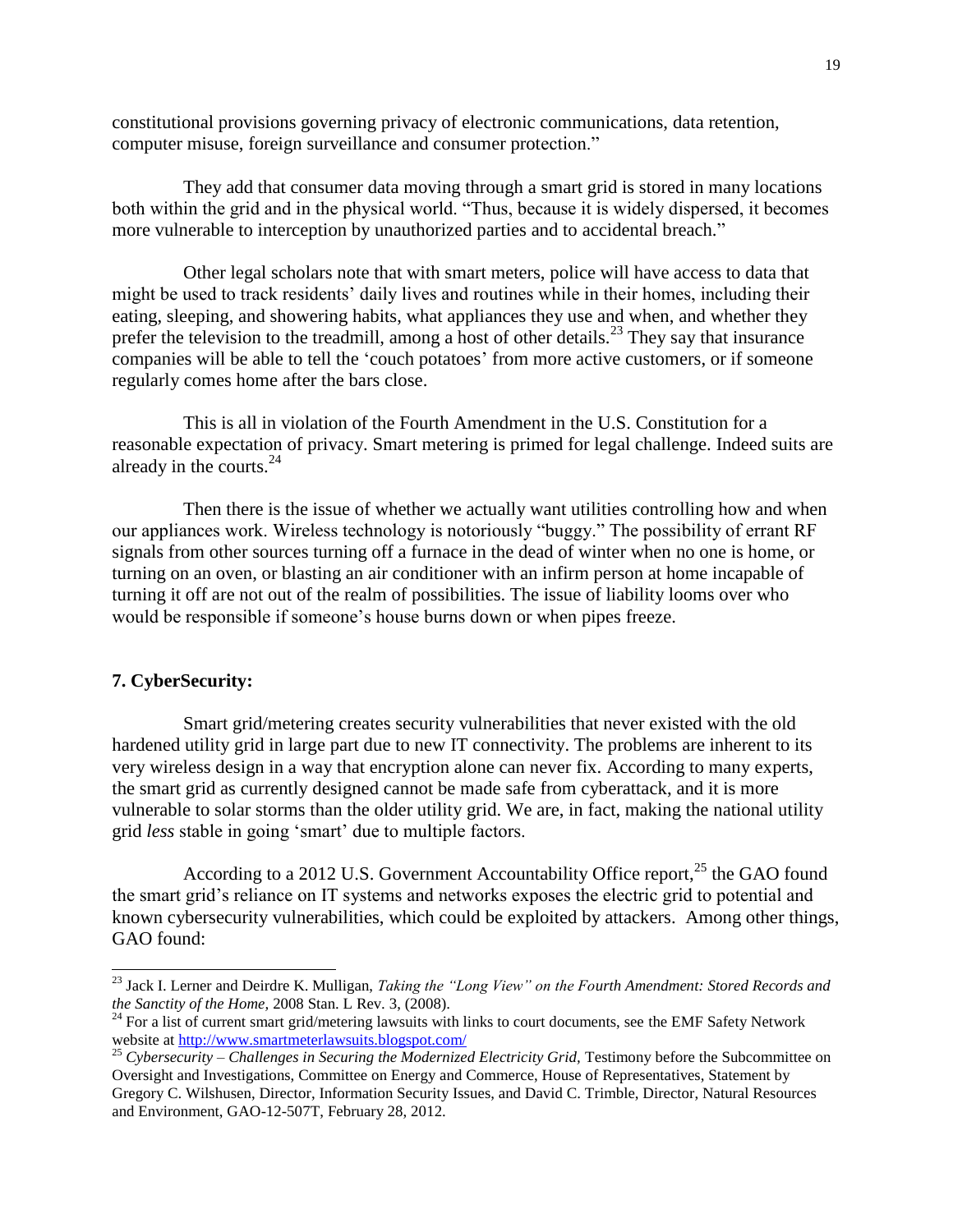- A lack of coordinated approach to monitor industry compliance with voluntary standards. The Federal Energy Regulatory Commission (FERC) has not coordinated with utilities to determine if the voluntary approach is even effective.
- There is a lack of security features built into smart grid devices. A panel of experts convened by the GAO found that smart meters had not been designed with a strong security architecture and lacked important security features. Without securely designed systems, utilities are at risk for attacks occurring undetected.
- There is a lack of effective information-sharing within the electric utility industry without which utilities cannot protect their infrastructure assets from attack.
- There is a lack of metrics for even evaluating cybersecurity within the industry. Until such metrics are developed, utilities may not invest in security in a cost-effective manner or make informed decisions about cybersecurity investments.

The GAO report notes that the smart grid is vulnerable to a variety of attacks. They say:

"Threats to systems supporting critical infrastructure — which includes the electricity industry and its transmission and distribution systems — are evolving and growing. In February 2011, the Director of National Intelligence testified that, in the past year, there had been a dramatic increase in malicious cyber activity targeting U.S. computers and networks, including a more than tripling of the volume of malicious software since 2009. Different types of cyber threats from numerous sources may adversely affect computers, software, networks, organizations, entire industries, or the Internet. Cyber threats can be unintentional or intentional. Unintentional threats can be caused by software upgrades or maintenance procedures that inadvertently disrupt systems. Intentional threats include both targeted and untargeted attacks from a variety of sources, including criminal groups, hackers, disgruntled employees, foreign nations engaged in espionage and information warfare, and terrorists. Moreover, these groups have a wide array of cyber exploits at their disposal…"

The report adds that:

"While presenting significant potential benefits, the smart grid vision and its increased reliance on IT systems and networks also expose the electric grid to potential and known cybersecurity vulnerabilities, which could be exploited by a wide array of cyber threats. This creates an increased risk to the smooth and reliable operation of the grid. As we and others have reported these vulnerabilities include:

• an increased number of entry points and paths that can be exploited by potential adversaries and other unauthorized users;

• the introduction of new, unknown vulnerabilities due to an increased use of new system and network technologies;

• wider access to systems and networks due to increased connectivity; and

• an increased amount of customer information being collected and transmitted, providing incentives for adversaries to attack these systems and potentially putting private information at risk of unauthorized disclosure and use."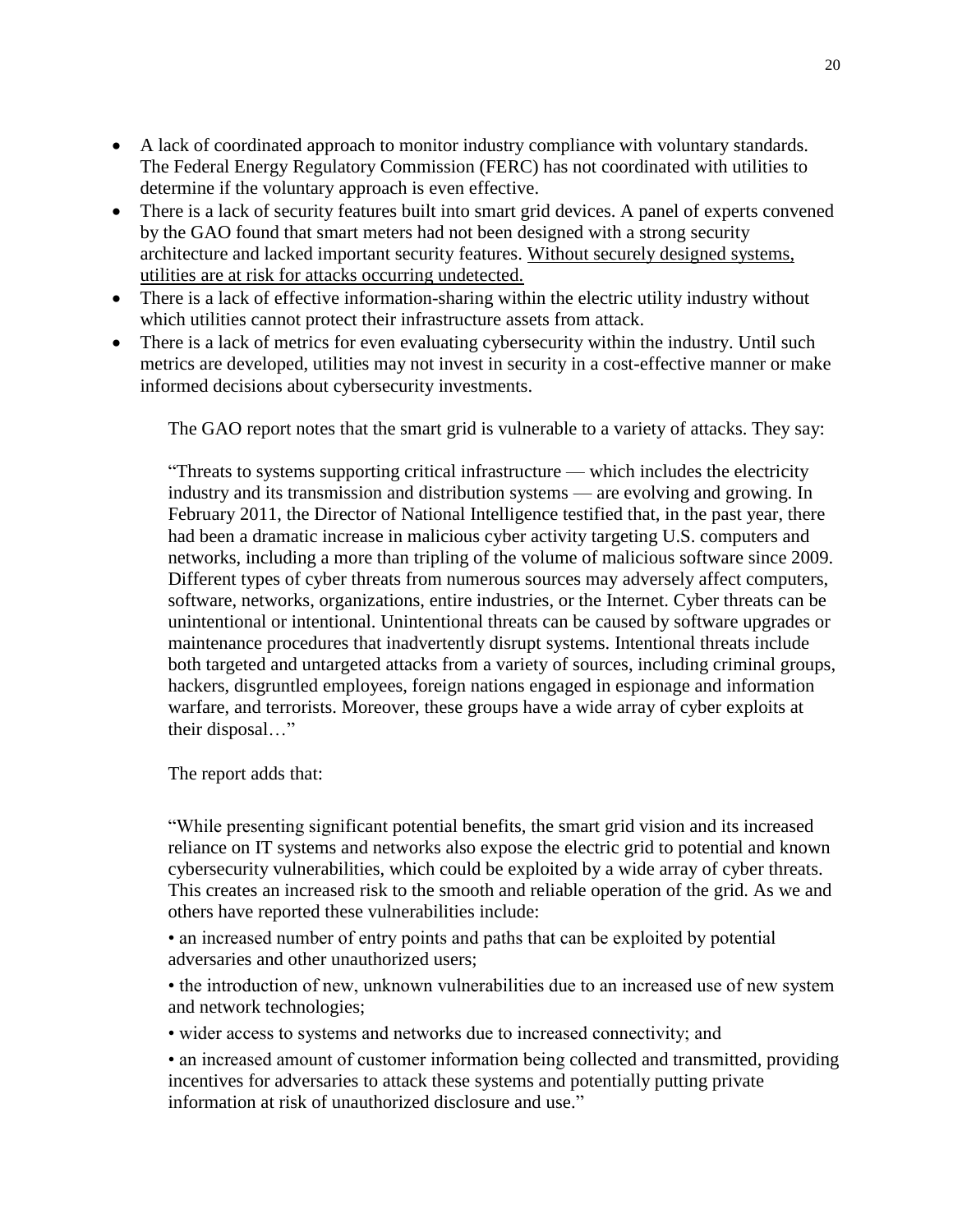The GAO report continues:

"We and others have also reported that smart grid and related systems have known cyber vulnerabilities. For example, cybersecurity experts have demonstrated that certain smart meters can be successfully attacked, possibly resulting in disruption to the electricity grid. In addition, we have reported that control systems used in industrial settings such as electricity generation have vulnerabilities that could result in serious damages and disruption if exploited. Further, in 2009, the Department of Homeland Security, in cooperation with DOE, ran a test that demonstrated that a vulnerability commonly referred to as "Aurora" had the potential to allow unauthorized users to remotely control, misuse, and cause damage to a small commercial electric generator. Moreover, in 2008, the Central Intelligence Agency reported that malicious activities against IT systems and networks have caused disruption of electric power capabilities in multiple regions overseas, including a case that resulted in a multicity power outage.<sup>226</sup>

The GAO, CIA and other government entities aren't the only ones worried. There have been cyber attacks close to home. It has been demonstrated that the smart grid can be penetrated by both wired and wireless networks. In August of 2009, hackers robbed 179,000 Toronto Hydro customers' names, addresses, and billing information from their e-billing accounts. Security consultant Mike Davis of IOActive, Inc.<sup>27</sup> in Seattle has shown how easy it is to install computer worms via any smart meter that can take over whole regions of the grid. Such worms can be programmed to alter billing information, gather information on electricity use for sale to third parties, or shut down hundreds of thousands of households.

Ross Anderson and Shailendra Fuloria<sup>28</sup> at Cambridge University's Computer Laboratory noted that hostile government agencies or terrorist organizations could bring whole countries to their knees by interrupting electrical generation. More so than traditional grids, they stress that smart grids create a new strategic vulnerability as the cyber equivalent of a nuclear attack.

Smart Grids are also easy to sabotage with simple jamming devices, mounted on cars, traveling through neighborhoods.

Although many of the citations noted above are from several years ago, none of these problems have been addressed or grids hardened in anticipation of such hostile actions and cyberattacks have only worsened. Is this the direction that DPU really wants to take the state of Massachusetts?

<sup>26</sup> For the full report and references to sources sited within, go to http://www.gao.gov/ *Cybersecurity – Challenges in Securing the Modernized Electricity Grid,* Testimony before the Subcommittee on Oversight and Investigations, Committee on Energy and Commerce, House of Representatives, Statement by Gregory C. Wilshusen, Director, Information Security Issues, and David C. Trimble, Director, Natural Resources and Environment, GAO-12-507T, February 28, 2012.

<sup>27</sup> **ioactive's mike davis** [to unveil smart grid research at black hat usa](http://websearch.cs.com/cs/boomframe.jsp?query=Mike+Davis+of+IOActive&page=1&offset=0&result_url=redir%3Fsrc%3Dwebsearch%26requestId%3Dbf9be4b4231184c5%26clickedItemRank%3D1%26userQuery%3DMike%2BDavis%2Bof%2BIOActive%26clickedItemURN%3Dhttp%253A%252F%252Fwww.ioactive.com%252Fnews-events%252FDavisSmartGridBlackHatPR.html%26invocationType%3D-%26fromPage%3DCSWebMail%26amp%3BampTest%3D1&remove_url=http%3A%2F%2Fwww.ioactive.com%2Fnews-events%2FDavisSmartGridBlackHatPR.html) , Jul 28, 2009 http://www.ioactive.com/news-events/DavisSmartGridBlackHatPR.html

<sup>28</sup> *[Who controls the off switch?](http://websearch.cs.com/cs/boomframe.jsp?query=Ross+Anderson+and+Shailendra+Fuloria+at+Cambridge+Universit&page=1&offset=0&result_url=redir%3Fsrc%3Dwebsearch%26requestId%3D6acaac9e9200bc3b%26clickedItemRank%3D2%26userQuery%3DRoss%2BAnderson%2Band%2BShailendra%2BFuloria%2Bat%2BCambridge%2BUniversit%26clickedItemURN%3Dhttp%253A%252F%252Fwww.cl.cam.ac.uk%252F%257Erja14%252FPapers%252Fmeters-offswitch.pdf%26invocationType%3D-%26fromPage%3DCSWebMail%26amp%3BampTest%3D1&remove_url=http%3A%2F%2Fwww.cl.cam.ac.uk%2F%7Erja14%2FPapers%2Fmeters-offswitch.pdf)* Ross Anderson and Shailendra Fuloria, 2011.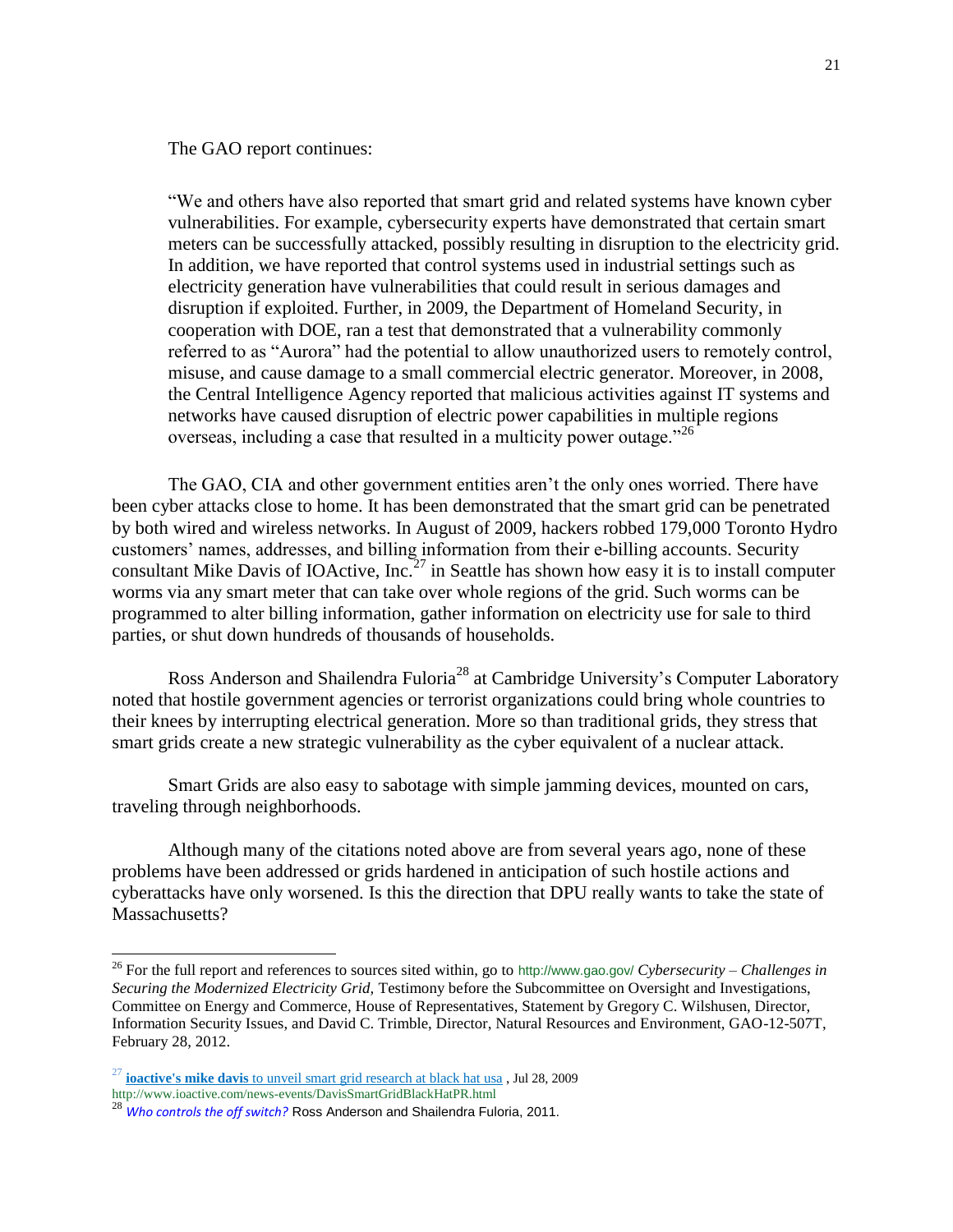### **8. Safety: Fires, Appliances Acting Erratically, Billing Errors**

Smart meters have started fires due, in part, to poor training of temporary installers, but also to defective meter manufacture. In 2011, California's PG&E said that as many as 23,000 meters could be defective but claimed that had nothing to do with increases in billing. There are also problems in the inherent engineering/safety issues when the differing voltages between the extremely low frequency 60 Hz powerline system marries to the ultra high frequency RF used in smart metering. Whenever a lower frequency is boosted to a higher frequency, more energy is required.

There are reports of appliances acting erratically after smart meters are installed. Ceiling fans with remote controls have started spontaneously at all hours of the day and night with fan paddles running backwards and changing speeds. Circuit boards in computers and appliances have burned out. Garage doors with remote control devices have spontaneously opened, among many other things. This indicates broad RFI from smart metering with other systems.

There are now hundreds of reports in several countries, including the U.S., of smart meters exploding or catching on fire. In New Zealand, firefighters reported 422 fires in 2010 involved with smart meters. There are numerous reports of fires in California, Florida, Pennsylvania, Illinois, and across Canada.<sup>29</sup> One California suit has been filed for wrongful death due to a smart meter fire.  $30<sup>30</sup>$ 

There are billing errors galore after smart meters have been installed and a class action suit in California because of rampant problems there. People have seen bills go from \$200 to \$600 in one billing cycle with no increased energy use on their part. Complaints of the same are rampant across Canada, too, in some cases with bills jumping above \$800.00 for no apparent reason.

# **9. The Smart Grid Does Not Save Energy: 'Vampire' Loss, Meter Disposal Fees, Data Storage, and Tiered Pricing**

Despite the promise of the smart grid saving energy via consumer choice and the ability to ration individual energy use to less costly times of day, there is no evidence that this promise has delivered anything substantial toward saving energy.

Connecticut is one of the few states to try a pilot program to see if smart metering works before a full buildout was commenced. In 2011, the State's Attorney General, George Jepsen, said in a press release<sup>31</sup> that a pilot program of  $10,000$  such meters found no energy savings in

 $\overline{\phantom{a}}$ 

<sup>&</sup>lt;sup>29</sup> Smart Meter Causes Dumb Fire, <u>[Kim Zetter,](http://www.wired.com/threatlevel/author/kimzetter/)</u> Wired, 09.12.12

<sup>&</sup>lt;sup>30</sup> See<http://www.smartmeterlawsuits.blogspot.com/> for details.

<sup>&</sup>lt;sup>31</sup> Press Release: *Jepsen Urges State Regulators to Reject CL&P's Plan to Replace Electric Meters*, Tuesday, February 8, 2011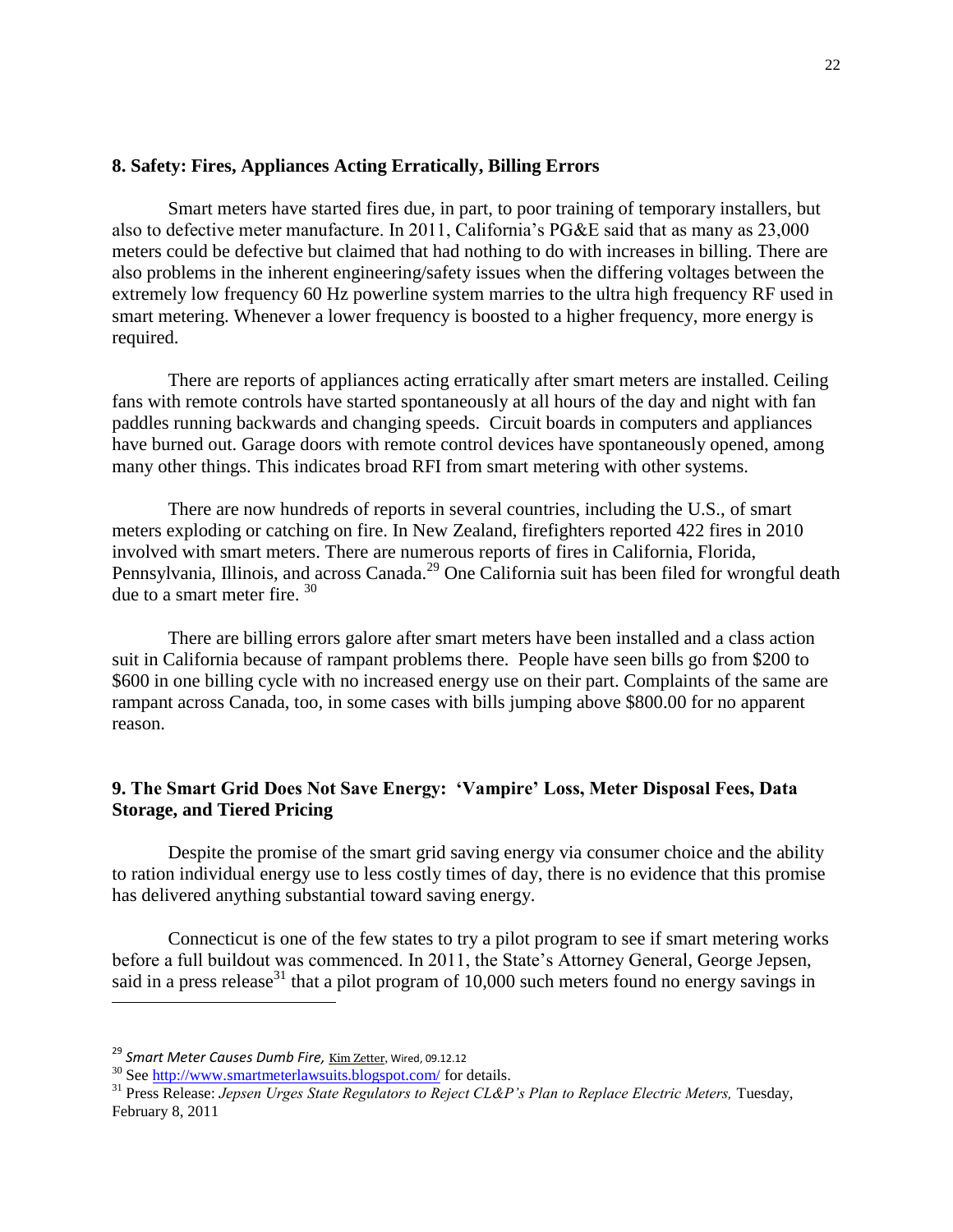2009, but would cost ratepayers \$500 million. He said that Connecticut Light & Power Company's plan to replace existing electric meters with advanced technology would be very expensive and would not save enough electricity for its 1.2 million customers to justify the expense. At the time, CL&P was also asking regulators to guarantee that the company would be allowed to recover its full cost of installation before the department actually evaluated what the costs were or if they were reasonable. (CL&P was eventually sold and became part of Eversource.)

To evaluate the technical capabilities and reliability of the advanced metering system, state regulators previously approved a limited study of 10,000 meters. Between June 1 and Aug. 31, 2009, CL&P tested the meters on 1,251 residential and 1,186 small commercial and industrial customers, who volunteered and were paid for their participation in the study. The company reported its results to the Department of Public Utility Control on Feb. 25, 2010. But according to Jepsen, "The pilot results showed no beneficial impact on total energy usage…. And the savings that were seen in the pilot were limited to certain types of customers and would be far outweighed by the cost of installing the new meter systems." He noted that CL&P's proposal would force the company's ratepayers to spend at least \$500 million on new meters that are likely to provide few benefits in return, and urged regulators to continue to evaluate emerging meter system technologies as well as other conservation programs and only approve installation of the advanced meters when they are cost effective.

No one has shown significant energy savings with either near-real-time energy use knowledge on the part of consumers or tiered pricing. It all remains theoretical at this time. Many people and businesses simply cannot change when or how they use energy. Tiered pricing automatically penalizes the elderly, the self-employed, the infirm, the unemployed, stay-at- home parents with young children and anyone else who functions on a normal daylight schedule. People can chose to do their laundry late at night but meals, bathing, and how often the furnace must function carry fewer options. In addition, with so many people now working remotely from home due to SARS-Co-V2 and a general reorganization of businesses toward a permanent remote workforce, time-of-use pricing will penalize many more who will have no choice but to meet workplace deadlines.

A simple educational insert in utility bills explaining the problem of peak demand, as well as showing which appliances typically use more energy and asking for voluntary help, might have better results than the utility company controlling our appliances remotely. There was skepticism 30 years ago about whether people would voluntarily recycle plastics, metal and glass. Today towns are proud of their voluntary recycling numbers and reduced wastestream.

Nowhere in the makeover of the world's utility grids has there been in-depth analysis/discussion of key increases in energy consumption that are inherent to smart technology. Environmentalists in particular have embraced smart technology without enough scrutiny. And actuarials do not factor in vampire energy use, for instance, when all of our appliances and meters are equipped with embedded transmitters using higher frequencies that require more energy. Plus such appliances are always in "on" mode even when not in use, or they wouldn't be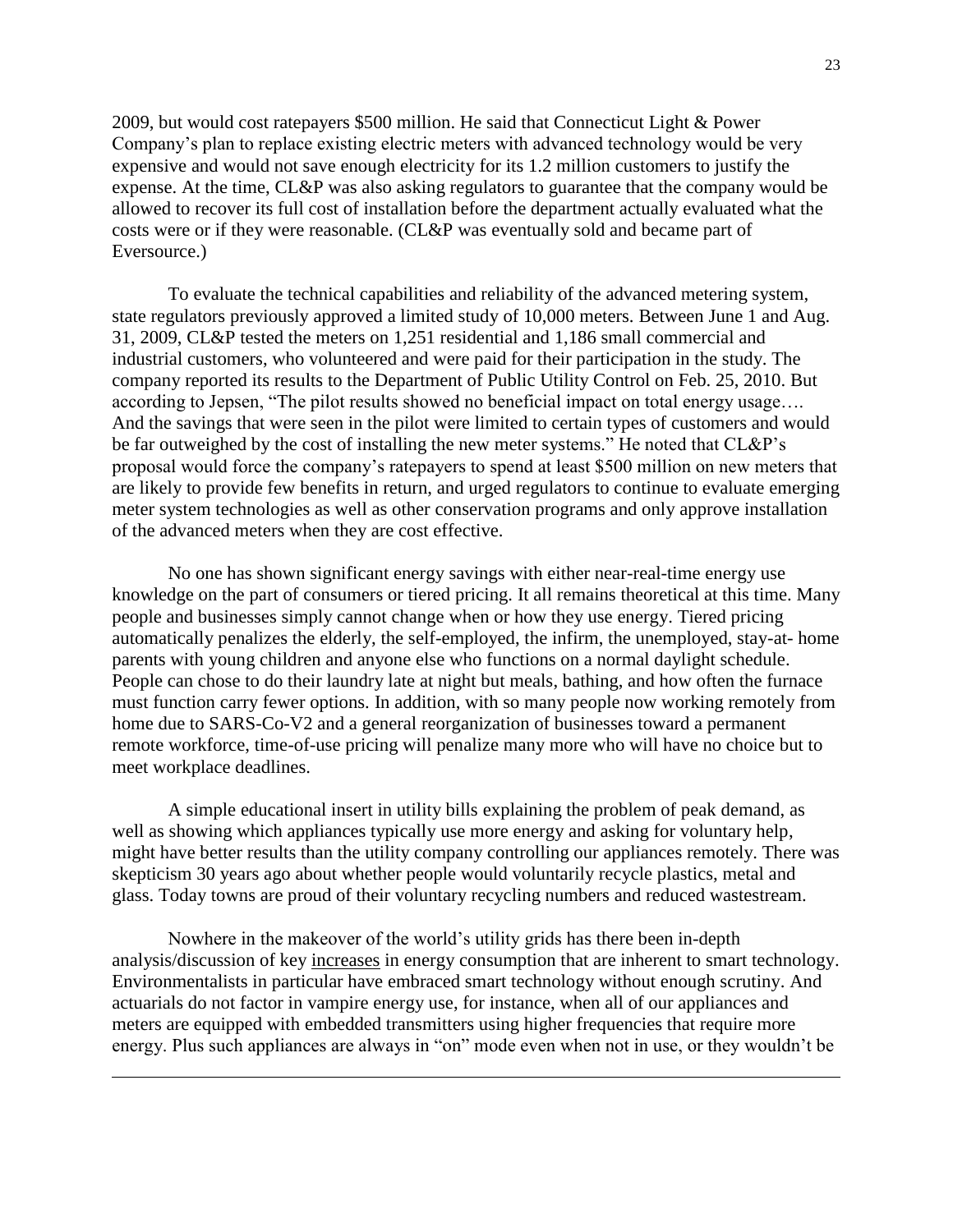able to receive a remote signal to turn fully on or off. For years, environmentalists have advised anyone with an appliance that has a remote control capability, such as a TV, to unplug the device completely when not in use because they are never completely "off" if left plugged in. It's called "vampire" energy and the smart grid proposes to increase that invisible energy consumption by orders of magnitude with trillions of new appliances and meters.

Nor has anyone factored in the extra energy required in the constant stepping up and down of voltage between the higher frequency RF components and the lower frequency utility lines — a process that uses far more energy than just leaving the old systems alone.

Also not factored into the larger picture is the energy required to store such vast amounts of data. New data storage facilities are among the biggest energy users today. The smart grid will greatly increase that need. Nor has the energy required to manufacture millions of new meters, power the vans to replace the old ones, and dispose of the old meters been factored in.

The smart grid is neither a short nor a long-term energy-saver when all aspects are considered, and it is far from an energy-saving panacea despite people's best intentions and environmental aspirations. The smart grid originated in the largest corporations in the world — IBM, GE, Siemens, and others. It is fundamentally a Wall Street business model meant to shore up investor profits, especially as we transition to renewable sources when energy generation and consumption are expected to decrease for various reasons. One great irony in the green scenario is that some smart meters as currently designed do not run backward thereby disallowing people with home solar panels or small wind turbines to sell electricity back to the grid. The smart grid takes us in the exact opposite direction of distributed sources collecting energy from myriad points.

There is another dark horse regarding smart metering. The main purpose of a system that allows a utility to remotely turn electricity on and off is to shift customers not only to tiered pricing but also to prepaid plans. Anderson and Fuloria<sup>32</sup> have written that the main purpose of smart metering is to ensure that customers who default on their payments can be switched remotely to a prepay tariff system where they purchase a card for so many hours of electricity in advance. Such a system has been in operation in South Africa for several years. Such a system increases shareholders' bottom line because there are virtually no unpaid bills or wait times before turning people's power off. But there are also no safeguards in place to protect people from mistaken shutoffs or recourse during winter months. This entire model is not consumerfriendly.

### **10. National and International Backlash:**

 $\overline{\phantom{a}}$ 

There is enormous backlash — and successful lawsuits — against smart grid/metering at all levels and for very good reasons.<sup>33</sup> Massachusetts is likely to experience citizen backlash too

<sup>32</sup> *Who controls the off switch?* Ross Anderson and Shailendra Fuloria, Computer Laboratory, Cambridge University, England, [\(Ross.Anderson@cl.cam.ac.uk\)](mailto:Ross.Anderson@cl.cam.ac.uk) and [\(Shailendra.Fuloria@cl.cam.ac.uk\)](mailto:Shailendra.Fuloria@cl.cam.ac.uk).

<sup>&</sup>lt;sup>33</sup> For a list of U.S. websites regarding local opposition to smart grid/meters and other information, see [http://emfsafetynetwork.org/?page\\_id=6914](http://emfsafetynetwork.org/?page_id=6914)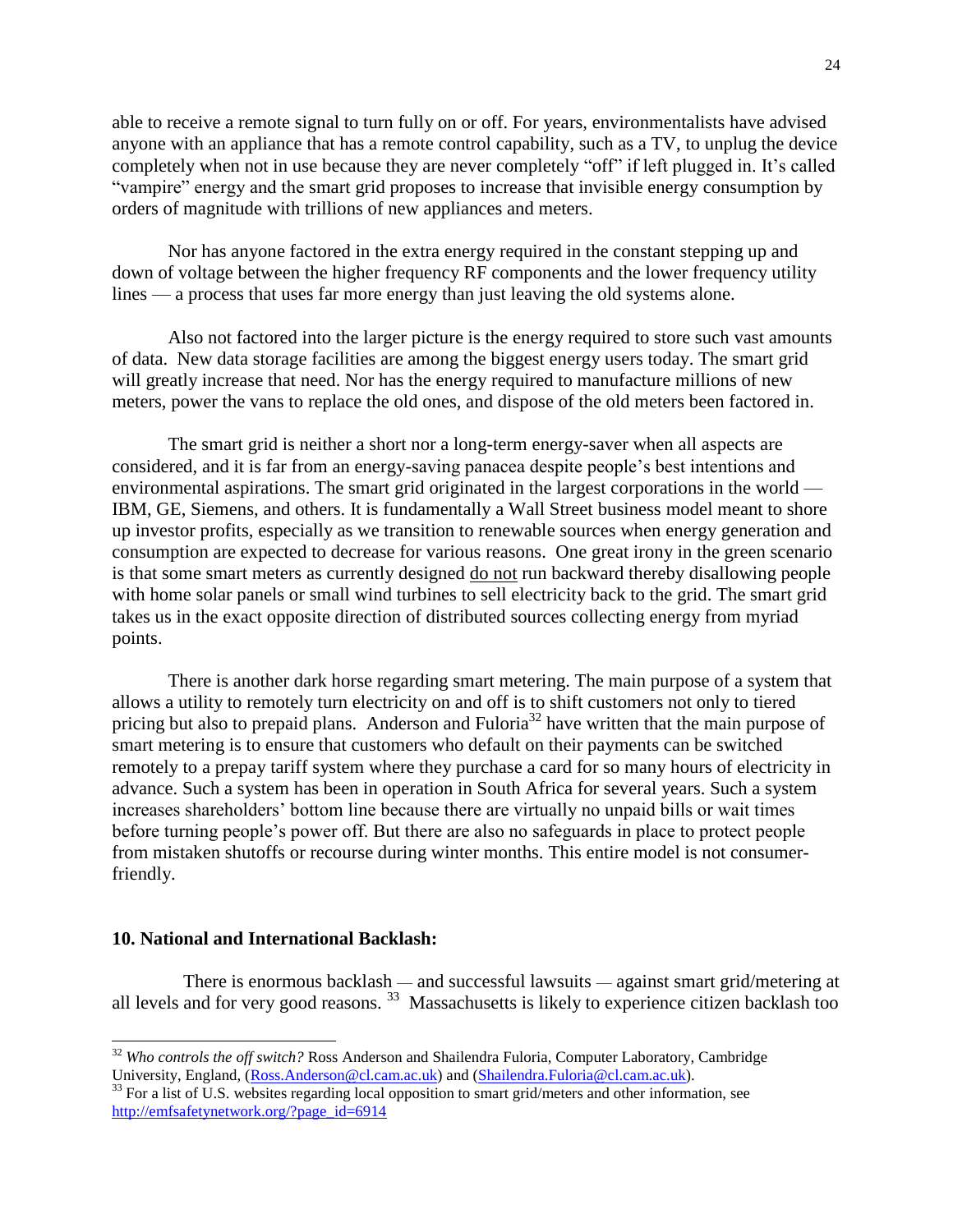if it moves toward a large-scale smart meter buildout, despite the inclusion of an opt-out in the Grid Modernization ruling. Informational PR campaigns will not assuage resistance. The issues are too substantive.

# **11. Conclusion on Smart Grid/Metering:**

No sane person could argue that our aging utility infrastructure does not need upgrading, or that government has no role to play, but smart grid/metering as currently designed isn't the way. On close examination, the smart grid is not smart, not safe, and certainly not green. It may also prove the exact opposite of resilient.

The problems with smart grid/metering are so legion and potentially catastrophic that it's amazing the DPU has gone in this direction. DPU, in writing the Straw Proposal and in issuing MA DPU 20-69, may have fallen for the superficial hype surrounding smart grid/metering and has willfully ignored the enormous body of work that has resulted since its early inception, not to mention the informed national backlash. Or DPU may simply be waiving significant issues aside in pursuit of a business-friendly ideology. In either case, more in-depth research would likely lead to a different course of action.

Simple compromises such as opt-out agreements, with or without extra fees to customers, or even with opt-in agreements, do not address the broader issues of privacy, security, and health. In a mesh network, one is exposed not only to one's own smart meter, but also to those of one's neighbors. An individual can opt-out but that only marginally alters that person's RF exposure. High frequency harmonics are traveling on the lines into that home, and neighboring meters' RF is creating an ambient environmental exposure.

As a country, we have walked blindly into this without understanding the full ramifications of how the smart grid functions. And we have done this with no real informed consent. The simple fact is that smart grid technology is vastly more complex than our ability to ever fully control it.

Finally, moving broadly to smart grid/metering will greatly increase ambient RF levels that are capable of disrupting numerous biological functions in many species of flora and fauna. Many non-human species have unique magnetoreception abilities that far surpass human reactivity and are therefore capable of adverse effects from man-made electromagnetic fields at vanishingly low intensities. Broad wildlife effects have been seen on orientation and migration, food finding, reproduction, mating, nest and den building, territorial maintenance and defense, and longevity and survivorship. Cyto- and geno-toxic effects have been observed. Two recent papers<sup>34,35</sup> extensively explore current measured global levels to the peer-reviewed database and

<sup>&</sup>lt;sup>34</sup> Levitt BB, Lai HC, Manville AM. Effects of non-ionizing electromagnetic fields on flora and fauna, part 1. Rising ambient EMF levels in the environment. Rev Environ Health. 2021 May 27. doi: 10.1515/reveh-2021-0026. Epub ahead of print. PMID: 34047144.